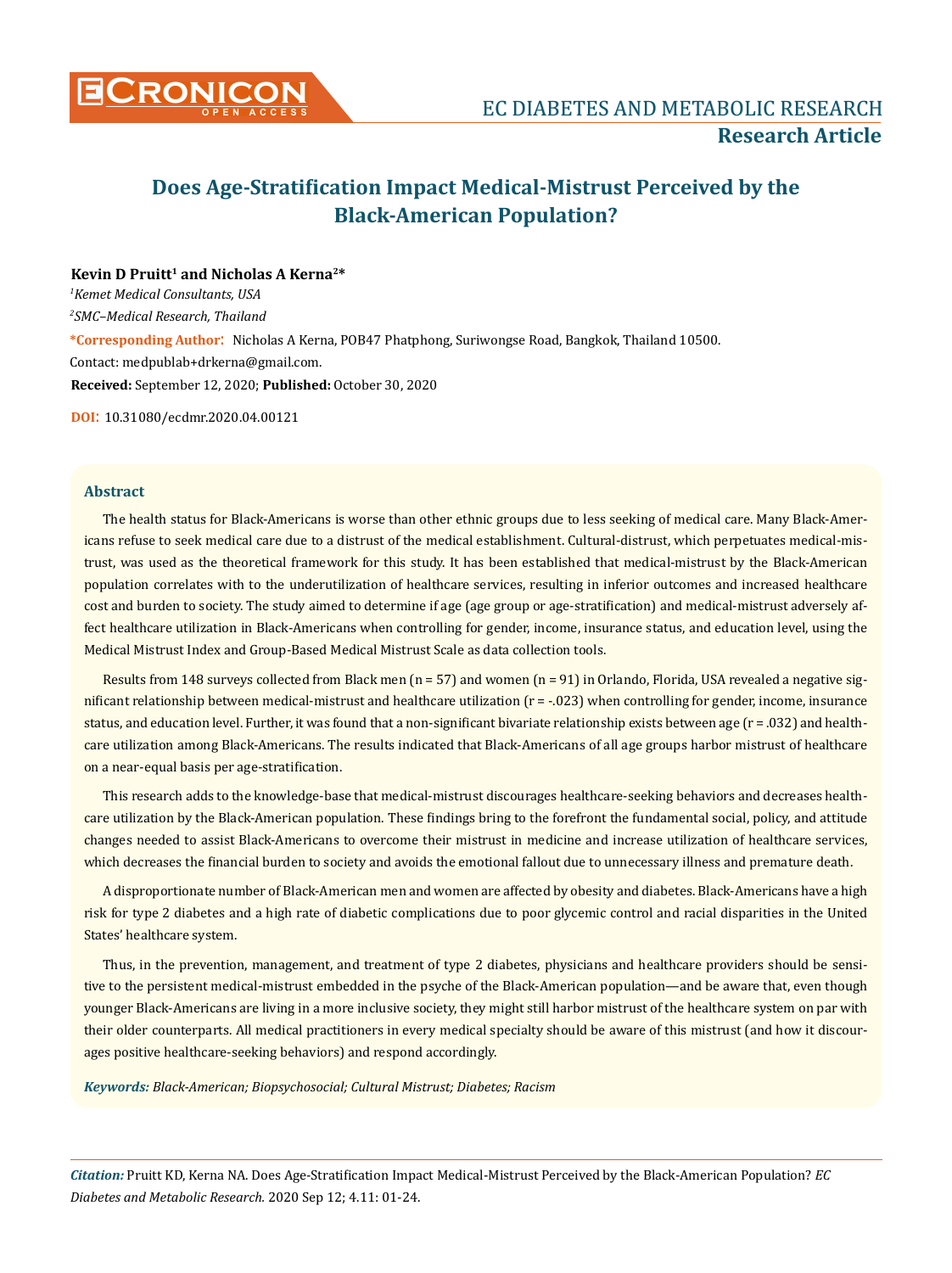#### **Abbreviations**

CAL: Cardiac Access Longitudinal; CMI: Cultural Mistrust Inventory; GBMMS: Group-Based Medical Mistrust Scale; GNP: Gross National Product; H: Hypothesis; MetS: Metabolic Syndrome; MMI: Medical Mistrust Index; NGO: Non-Governmental Organization; PRMHC: Perception of Racism and Mistrust in Healthcare; PRS: Perceptions of Racism Scale; QoL: Quality of Life; RQ: Research Question

## **Introduction**

In two recently published papers by Pruitt and Kerna (2020), medical-mistrust perceived by the Black-American population was firmly established [1,2]. (Further studies supporting the researchers' conclusion are provided in the following sections). However, age-stratification has not been addressed or investigated adequately—by any researchers—regarding medical-mistrust recognized by the Black-American population. This research attempts to fill this gap in that particular research: medical-mistrust according to age in the Black-American population. According to age (age group or age-stratification), determining medical-mistrust by the Black-American population is considered valuable research. If differences in medical-mistrust by the Black-American population—according to age-stratification do exist, then resources earmarked to address the medical mistrust issue (and the resultant poor healthcare-seeking behaviors) can be allocated more directly and effectively. Thus, the United States government and non-governmental organizations (NGOs) can better address this issue. For example, if younger Black-Americans have less medical-mistrust than their older counterparts, more (of the limited) resources could be directed to lessening this mistrust in the older population. With limited resources, this approach seems prudent and, thus, research regarding any age differences in medical-mistrust experienced by the Black-American population seems worthwhile. The following information describes the original research and conclusions regarding medical-mistrust according to age in the Black-American population.

# **Discussion**

## **Background to the research study (further data confirming medical-mistrust perceived by the Black-American population)**

The Group-Based Medical Mistrust Scale (GBMMS) was originally designed to measure medical-mistrust by Black and Latina women (N = 168) [3]. The researchers' goal was to measure the level of medical-mistrust relating to breast cancer screening. In other words, the GBMMS sought to measure medical-mistrust as a barrier to breast cancer screening.

The scale is composed of three general areas or subscales: 1) suspicion, 2) group disparities in healthcare-seeking behavior, and 3) the deficit of support from healthcare providers (physician and supporting healthcare staff). Previous medical-mistrust literature on underserved ethnic groups helped formulate seven of the twelve questions on the survey. The seven questions comprise three general areas. The first is the belief that certain ethnic groups do not receive proper healthcare information when being serviced by medical personnel. Treatment insensitivity is the second area, while the third is lack of care comparable to other groups. Thus, the seven questions encompass group disparities for healthcare [3].

The suspicion measurement comprises two modified questions taken from the Cultural Mistrust Inventory (CMI). Thompson., *et al*. (2004) modified the two questions to include verbiage that emphasized physician and healthcare staff. For example, "people of my ethnic group should not confide in doctors and healthcare workers because it will be used against them" [3(p211)]. The other question reads, "people of my ethnic group should be suspicious of information from doctors and healthcare workers" [3(p211)].

Two other questions from the scale were derived from the Perceptions of Racism Scale (PRS). This part of the scale was developed to assess perceived racism among Black women across different social domains. As such, these questions were used to measure healthcare disparities. For instance, one question is, "people of my ethnic group are receiving the same medical care from doctors and healthcare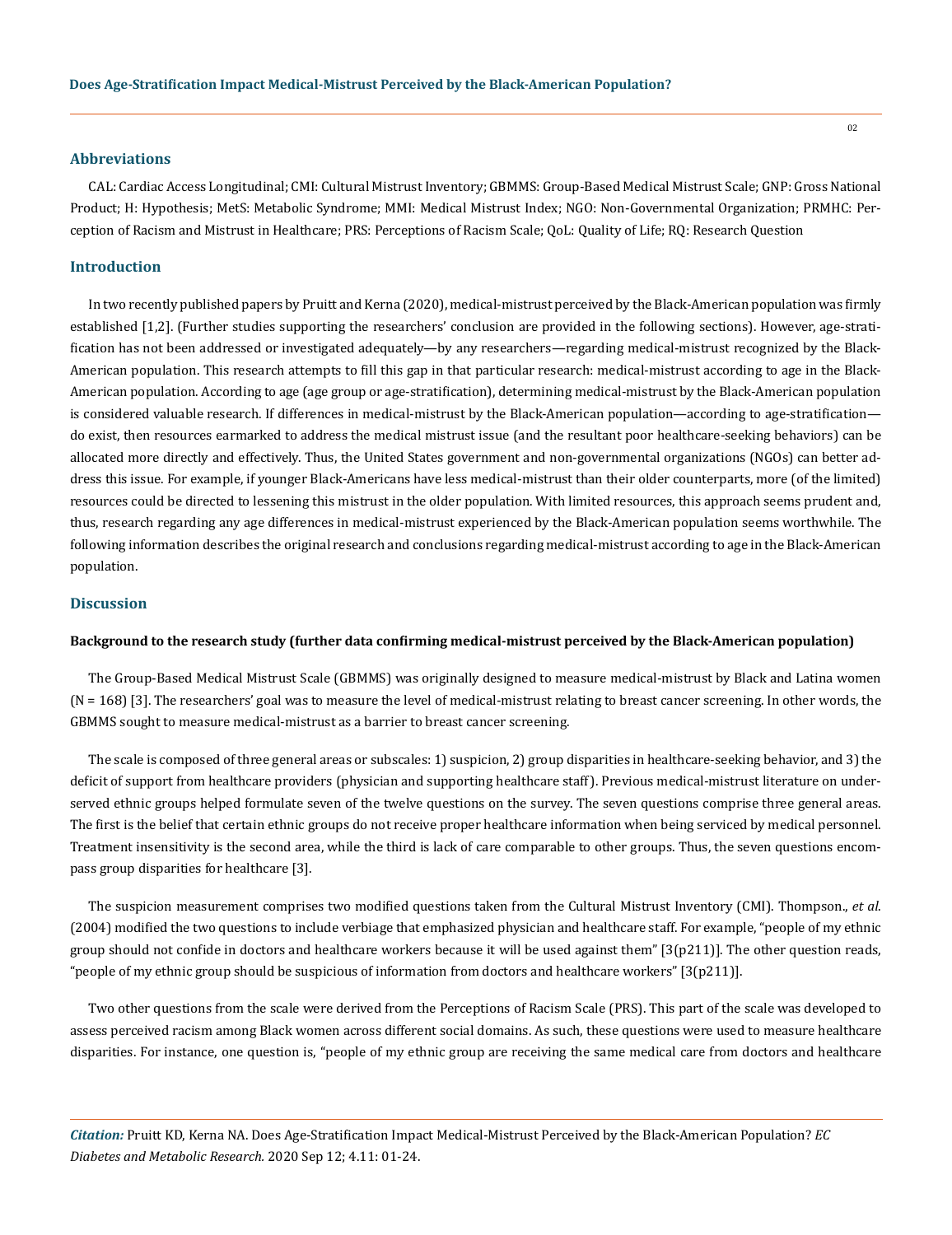workers as people from other groups" [3(p211)]. Still, the other question deals with an assessment of hospital systems. For example, the question is worded "in most hospitals, people of different ethnic groups receive the same kind of care" [3(p211)].

The final question on the scale was modified by researcher Hughes in 1996 to ascertain ethnic differences in risk perception among women for an increased chance of breast cancer. The researcher focused on the disadvantages of genetic testing for cancer. Hence, the modified question used on the GBMMS was "people of my ethnic group should be suspicious of modern medicine" [3(p211)].

The GBMMS was developed for use in the minority female population. However, Shelton., *et al*. (2010) used it as a measurement tool in urban Black men. The researchers included Black men (N = 201) from New York City between 2006 to 2007 to determine the psychometric properties of the GBMMS in a Black male sample [4]. The measurement goals were medical-mistrust, healthcare participation, avoidance of healthcare, racial identity, healthcare satisfaction, residential racial segregation, and attitudes towards prostate cancer screening. The results revealed high internal consistency ( $\alpha = 0.87$ ) for the instrument. The three subscales also produced adequate internal consistency: suspicion ( $\alpha$  = 0.89), discrimination ( $\alpha$  = 0.83), and lack of support ( $\alpha$  = 0.65) in this sample population [4].

Likewise, Hughes-Halbert., *et al.* (2009) used the GBMMS in a male population of Blacks (N = 71) and Whites (N = 125) to assess the feasibility of the instrument in determining medical-mistrust during the diagnosis of prostate cancer. The results yielded that Black men (p = .01) have higher medical-mistrust levels than Whites [5]. Thus, the researchers were also able to conclude that the GBMMS can be successfully utilized in the male population to measure medical-mistrust [4]. As such, the instrument was utilized in both Black men and women for this study. The final instrument used in the study was the Medical Mistrust Index (MMI).

The MMI was developed for cardiac patients to assess the extent to which perceived racism and medical-mistrust determined satisfaction with medical care. Thus, according to LaVeist., *et al*. (2000), the conceptual framework for the creation of the MMI was to determine if "race is a gauge of patient satisfaction" [6(p148)]. Adopting patient data from the 1994 Commonwealth Fund Minority Health Survey, found that individual predisposing characteristics (such as education, age, gender, attitudes, health insurance, and frequency of medical encounters) are elements of patient satisfaction [6].

Expounding on this premise, LaVeist., *et al*. (2000) determined the degree to which these characteristics affect medical-mistrust of healthcare providers and systems [6]. Thus, the healthcare providers and the healthcare system trust constructs were explored as the cardiac patient population required multiple medical system visits. The Black and White  $(N = 1784)$  sample population was taken from three Maryland State Hospitals. The three hospitals were chosen because being that each was enrolled in the Cardiac Access Longitudinal (CAL) study, investigating medical care utilization, access, and quality of life (QoL) in cardiac patients. Participants were chosen from the CAL study as a subset to answer questions on a 4-point Likert scale (strongly disagree, disagree, agree, strongly agree) about medical-mistrust. Recruits were asked questions, such as: "doctors treat African American and White people the same" and "patients have sometimes been deceived or misled at hospitals" [6].

The results of the study showed that Blacks and Whites differ in healthcare system mistrust. Black cardiac patients were (91%) more likely to feel that Whites receive better healthcare treatment [6]. Hence, Blacks reported more distrust of the medical care system and were less satisfied with provider care than Whites [6]. It was also concluded that Blacks have greater medical-mistrust due to life experiences with perceived and real discrimination. Therefore, medical-mistrust has become entrenched in the behavior and attitudes of Blacks [6]. These attitudes tend to adversely affect healthcare-seeking behaviors of Blacks.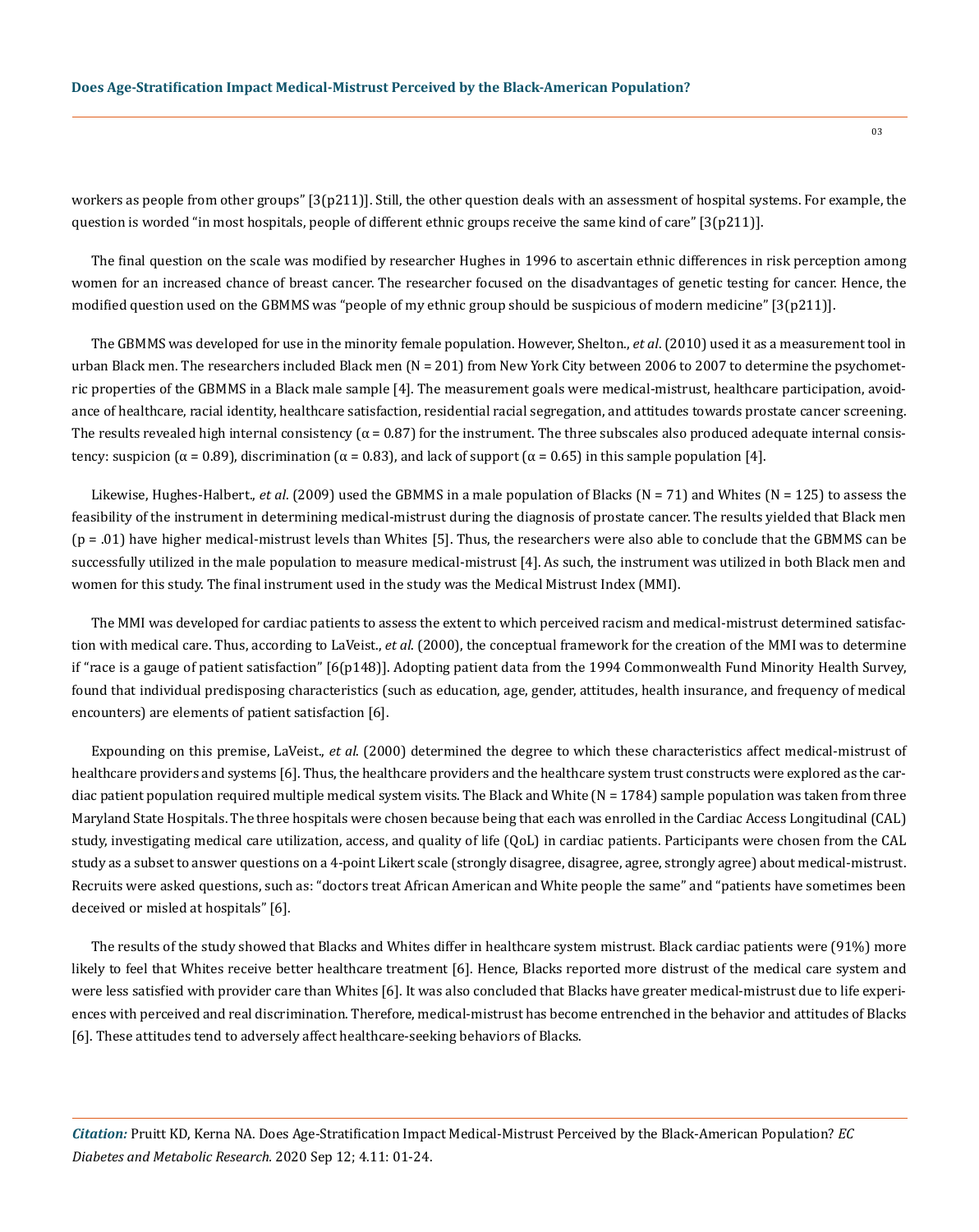Egede., *et al*. (2006) explored how medical-mistrust can alter self-management, glycemic control, and health-related QoL in indigent, type-2 diabetic patients. A sample of Black and White participants (N = 216) was given the MMI and the 23-item Diabetes Knowledge Test to determine the level of medical-mistrust and self-care diabetes knowledge [7]. The researchers concluded that less distrustful patients felt more in control of their diabetic disease state ( $r = -0.173$ ,  $p = 0.012$ ). Also, these less distrustful patients displayed better mental ( $r =$  $-0.192$ , p = 0.006) and physical health (r =  $-0.141$ , p = 0.044). These findings are congruent with other studies that posit higher mistrust equals poorer health outcomes [7,8].

Hammond (2010) explored the correlation between medical-mistrust by Black men (N = 216) and psychosocial factors using the MMI as a measurement tool. Psychosocial factors were defined as masculine role identity, age, discrimination experiences, and patientphysician interaction quality. The researcher concluded that many factors affect medical-mistrust by Black men [9]. For example, masculine role identity played an essential part in the patient-physician relationship [9], often being an impediment to trust-building. Likewise, personal characteristics, such as age, previous negative medical experiences, and racism expectations, adversely impacted medical trust.

# **Research questions and hypotheses**

Research question 1: To what extent do medical-mistrust and age affect healthcare utilization in the Black population when controlling for education level, economic income, health insurance status, and gender?

- Ho1: Medical-mistrust and age do not statistically affect healthcare utilization in the Black population when controlling for education level, economic income, health insurance status and gender (R2change = 0).
- Ha1: Medical-mistrust and age statistically affect healthcare utilization in the Black population when controlling for education level, economic income, health insurance status and gender (R2change > 0).

Research question 2: To what degree does medical-mistrust of healthcare providers and age predict healthcare utilization in the Black population when controlling for education level, economic income, health insurance status, and gender?

- Ho1: Medical-mistrust of healthcare providers and age do not statistically predict healthcare utilization in the Black population when controlling for education level, economic income, health insurance status, and gender (R2change = 0).
- Ha1: Medical-mistrust of healthcare providers and age statistically predict healthcare utilization in the Black population when controlling for education level, economic income, health insurance status, and gender (R2change > 0).

Research question 3: To what extent does age and medical-mistrust of healthcare systems have on healthcare utilization in the Black population if education level, economic income, health insurance status, and gender are controlled?

- Ho1: Age and medical-mistrust of healthcare systems have no statistically significant effect on healthcare utilization in the Black population if education level, economic income, health insurance status, and gender are controlled (R2change = 0).
- Ha1: Age and medical-mistrust of healthcare systems have a statistically significant effect on healthcare utilization in the Black population if education level, economic income, health insurance status, and gender are controlled (R2change > 0).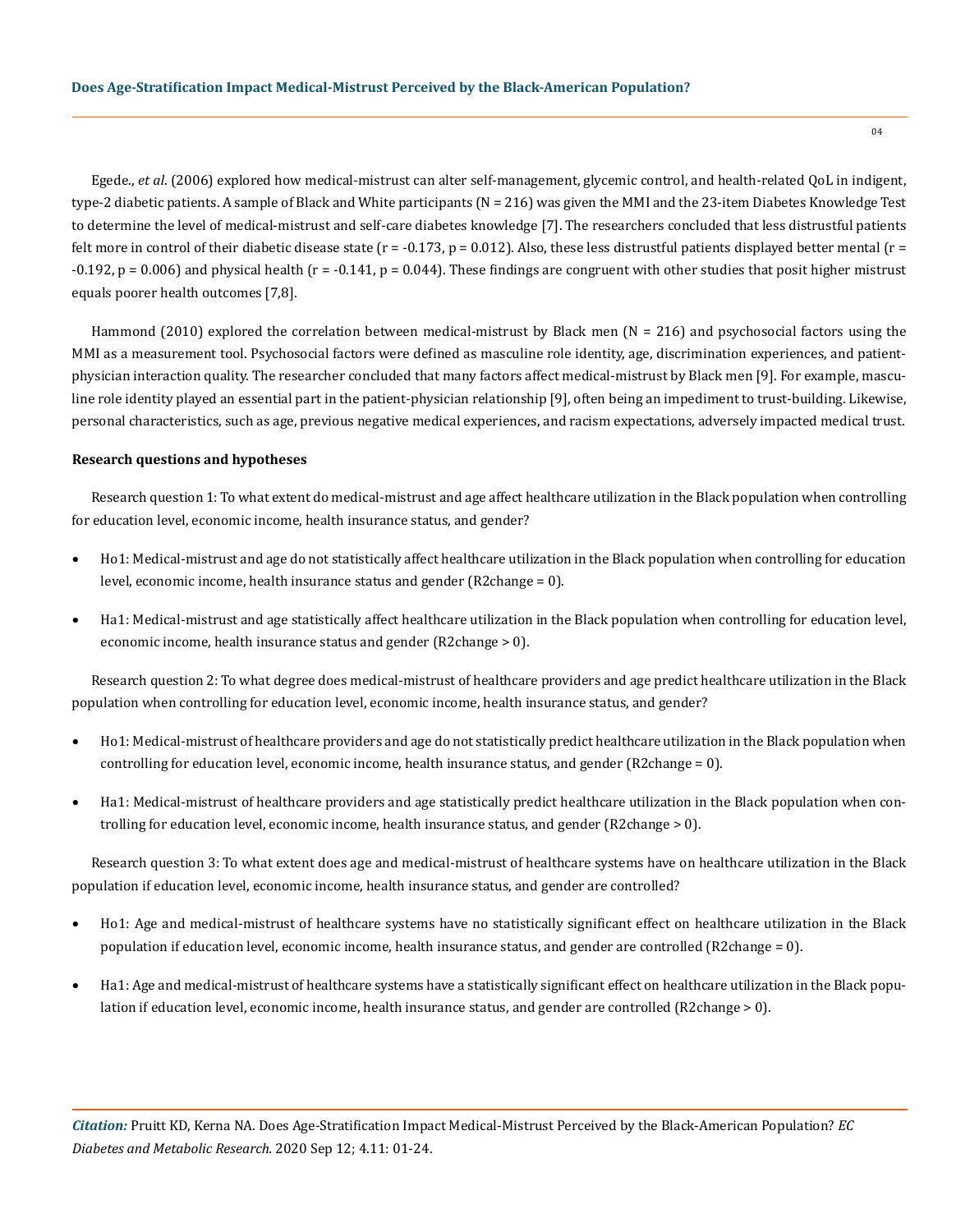# **Variables**

- Dependent variable: healthcare utilization.
- Independent variables: age and medical-mistrust.
- Control variables: education level, economic income, gender, and health insurance status.

#### **Research design, method, and rationale**

The MMI was utilized in this study to show the relationship between medical-mistrust, age, and healthcare-utilization or healthcareseeking behaviors in Blacks. Five healthcare utilization questions were used to gather healthcare-seeking behaviors in the Black population.

The study utilized a cross-sectional quantitative survey design. A purposeful sample of Black men and women from Orlando, Florida, USA, was used to obtain information about their background, healthcare-related experiences, and attitudes towards medical care. The information was obtained through questionnaires regarding medical-mistrust of the hospital, provider, and healthcare system. This study aimed to discern if any differences exist in medical-mistrust levels by the Black population according to age affecting healthcare utilization.

The quantitative survey method offered several advantages for conducting this type of research. For example, according to Frankfort-Nachmias and Nachmias (2008), survey research offers five distinct advantages: low cost, reduction in biasing error, greater anonymity, considered answers and consultations, and accessibility [10].

#### **Low cost**

This survey method (of data collection) allowed for administering questionnaires to a wide range of socioeconomic and diverse participants from a specific geographic area. Comparably, having to maintain staff to conduct face-to-face interviews could be cost-prohibitive. Therefore, this method was chosen for its economic viability.

# **Reduction in biasing error**

Interviewer bias is a probability in face-to-face interaction between an interviewee and interviewer. Using the survey system method helped eliminate this risk to internal validity as participants did not feel pressured to answer questions under the interviewer's guidance [10].

# **Greater anonymity**

When a face-to-face interview is avoided, it can alleviate uncomfortable situations that sensitive issues, such as racism, can cause the participant. Therefore, this research design offered autonomy and comfort for participants in answering questions truthfully without undue social pressure from an interviewer [11].

*Citation:* Pruitt KD, Kerna NA. Does Age-Stratification Impact Medical-Mistrust Perceived by the Black-American Population? *EC Diabetes and Metabolic Research.* 2020 Sep 12; 4.11: 01-24.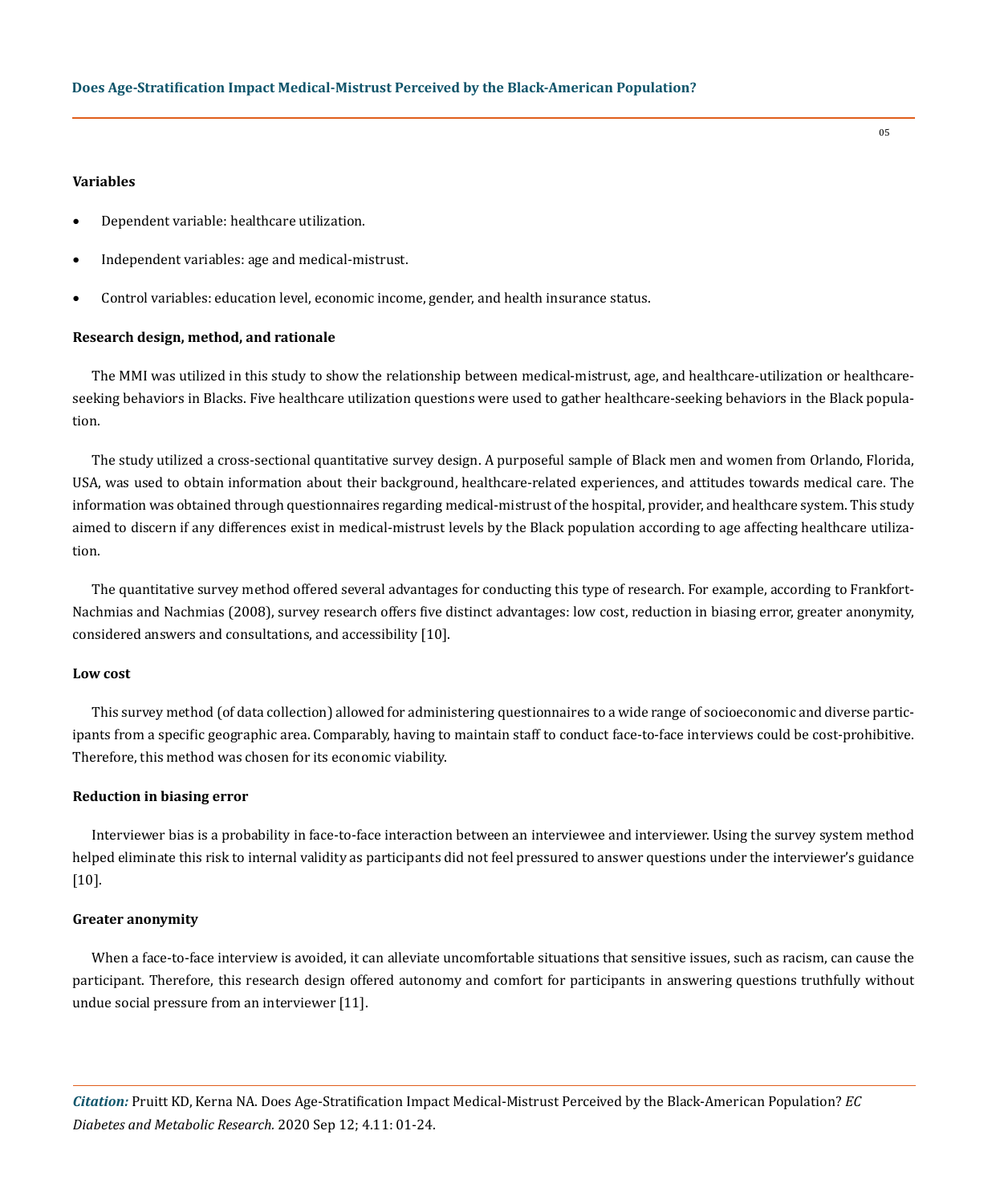# **Thoughtful answers**

Unlike an in-person interview, the survey method allowed participants the requisite time to thoughtfully answer questions. In other words, it allows the participants to consider their answers and chose the best available response rather than providing a spur of the moment response.

# **Accessibility**

Lastly, the survey method allowed a large pool of participants to enter the study at one point in time, affording the advantage of meeting necessary quotas (levels of participants) rapidly. For example, this study recruited from a pool of potential participates of a predominantly Black church located in Orlando, Florida, USA. Thus, a diverse cross-sectional representation of Black healthcare views was readily obtained.

# **Summary of the research design, method, and rationale**

Notwithstanding the advantages to this design method as mentioned above, there were limitations:

- • Questions on the survey must be straightforward and easy to understand because no interviewer was present to explain questions for the participants.
- • Questionnaires limit the researcher's ability to probe for additional information [12].
- There was a lack of control over who completed the questionnaire.
- • Finally, according to Frankfort-Nachmias and Nachmias (2008), the respondent rate for questionnaires and surveys can be low, making it difficult to reach the number of recruits needed to achieve the necessary effect size [10]. To overcome this limitation, surveys were collected after church service to enhance fulfillment objectives, which encouraged recruits to return completed surveys.

For statistical purposes, hierarchical multiple regression analysis was used to ascertain the relationship between medical-mistrust, provider-distrust, and healthcare system-mistrust by Blacks according to age (Gender, health insurance, economic status, and education may confound the relationship between the dependant variable of healthcare utilization and the independent variables of age and medical-mistrust).

Therefore, the cofactors were held constant throughout the study. However, a bivariate analysis was undertaken to determine the association between covariates and dependent variables. Thus, hierarchical multiple regression analysis enabled covariates to be marginalized while the relationships between groups were analyzed [13].

This statistical method is preferred when determining group relationship for continuous predictor variables and criterion variables [14]. For instance, Bell (2009) used the survey inquiry method in conjunction with multiple regression analysis to explore Blacks' helpseeking behaviors for counselor preference [15]. According to Field (2009), hierarchical multiple regression analysis reduces the withingroup error of variance and minimizes cofounders' effects by allowing the researcher to separate variables by group or model [13]. This method also provides flexibility in analyzing aspects of the dependent variable and covariates related to linearity across groups [14]. Also, the experiment instruments produce numerically-coded answers, which functions well with a hierarchical multiple regression analysis.

The GMMBS instrument used to collect data for this experiment included scale-rated questions. All survey questions were rated on Likert-scale answers, such as "strongly agree" or "disagree". Thus, these qualifier answers allowed the data to reflect the level of a particu-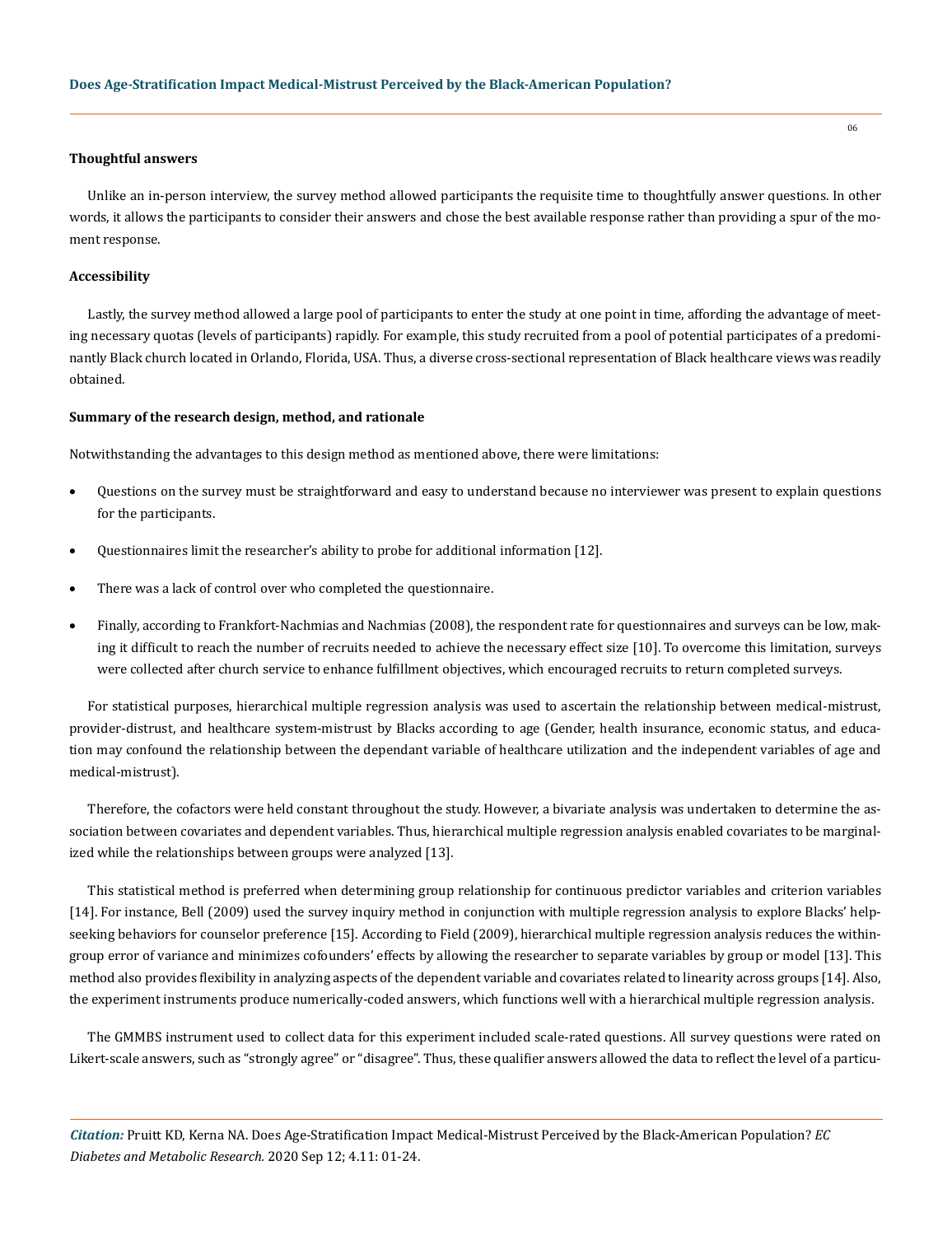lar judgment. These ordinal ranking-scale questions were numbered, providing a numerical value or score for each question; for example: 1 = strongly agree, 2 = agree, 3 = disagree, and 4 = strongly disagree. The sum from each question was determined, generating a total score. (In contrast, the MMI consisted of dichotomous response questions that were answered by "yes" or "no".) Once numerical values were assigned to the instruments and survey data collected, statistical analysis was conducted using hierarchical multiple regression analysis. However, specific assumptions are needed for proper multiple regression analysis:

- All predictor variables must be categorical or quantitative.
- The criterion variable must be continuous and quantitative.
- The variable must have non-zero variance.
- The variables must have non-perfect multicollinearity: predictor variables too closely correlated can cause the regression model to produce unacceptable standard errors.
- The predictor variables must be uncorrelated with external variables, which could influence the results.
- The data should fall within a skewness of  $-1.0$  to 1.0 and kurtosis of  $-2.0$  to 2.0 [16].

(A Durbin-Watson value greater than 3 is indicative of outliners.) Any outliners greater than 3 must be eliminated before the model can be deemed reliable [14].

In this study, the relationship between the criterion variable and covariates was the same for all groups. According to their quantitative dimensions, this relationship allowed the factor to be categorized into levels while differentiating the dependent and covariate variables. For example, medical-mistrust (independent variable) was measured in three levels (low, moderate, high) according to the score.

# **Setting and sample**

The study population was selected from a large (greater than 900 members) community-based, predominantly Black church located in Orlando, Florida, USA. The recruits came from various and diverse socioeconomic backgrounds. The church's demographic makeup was 60% adult female, 30% adult male, and 10% children.

The setting was metropolitan or inner-city for the reason that the United States Census Bureau (2011) defined Orlando, Florida, as a large city surrounded by smaller municipals. According to the United States Census Bureau (2011), the City of Orlando, Florida, comprised 28.1% Black residents [17]. Males and females, age 18 and older, were enrolled in the study.

# **Sampling method**

This quantitative study used a purposeful quota sample of equal numbers of Black males and females. All participants received a demographic questionnaire to determine age, years of schooling, gender, health insurance status, and racial/ethnic background. The eligibility requirements for the study were being Black and over the age of eighteen.

A computation analysis was performed using G\*power 3.1.4 computer program [18]. Using an alpha value of 0.05, a beta of .80, and an effect size of 0.15 (medium), indicated that 68 participants were required for the study. As many people as possible were recruited, to achieve at least 68 recruits for the study. The final number of recruits was 156. The quota goal was 50% Black females and 50% Black males. However, the final tally was 61.5 % female and 38.5% male.

*Citation:* Pruitt KD, Kerna NA. Does Age-Stratification Impact Medical-Mistrust Perceived by the Black-American Population? *EC Diabetes and Metabolic Research.* 2020 Sep 12; 4.11: 01-24.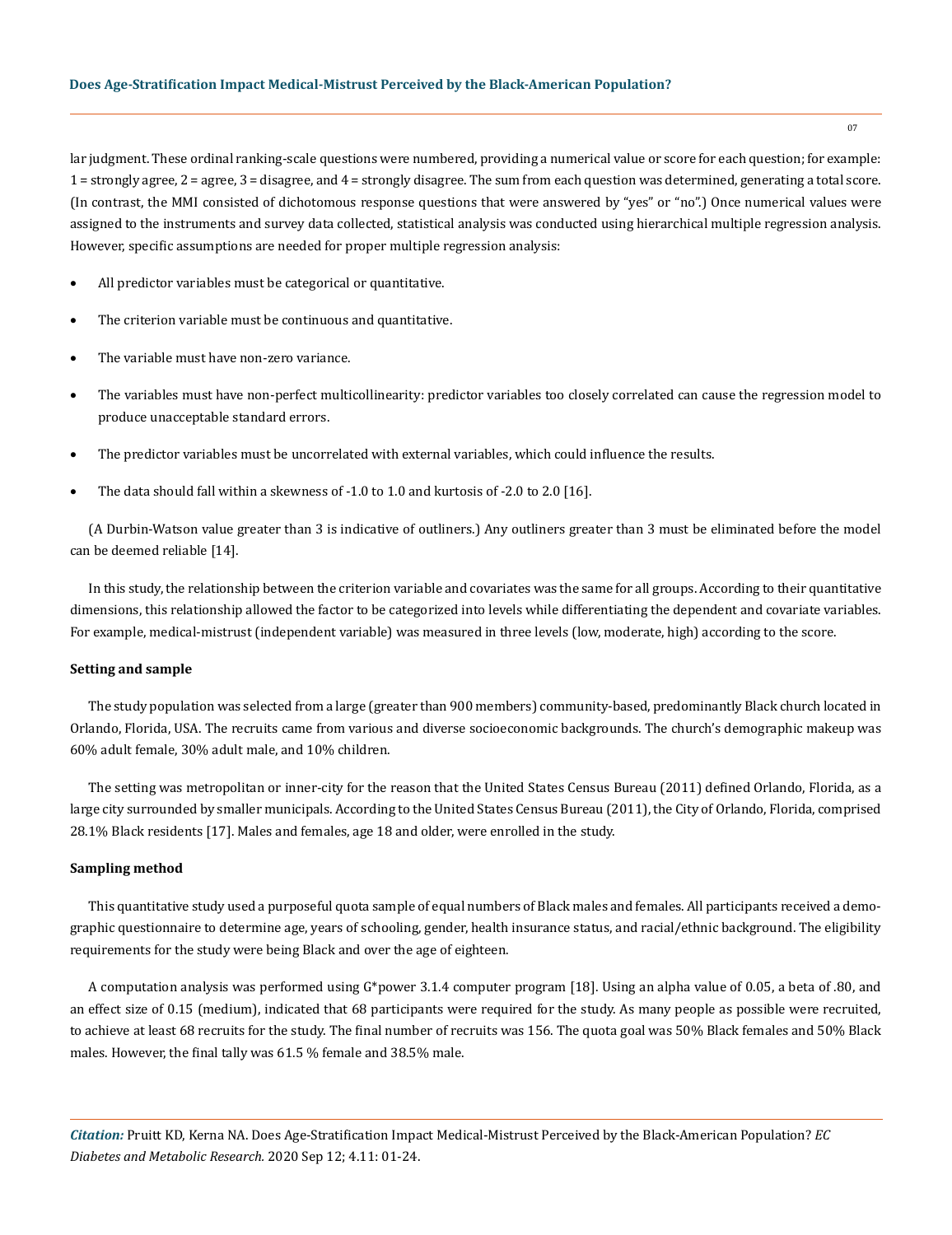Each survey was assigned a number. The program, Research Randomizer [19], selected surveys to be in the study according to their number. This randomizer process aided in the nonbiased selection of recruits and control for systematic selection bias, affecting internal validity [10].

# **Instrumentation**

# **Group-based Medical Mistrust Scale (GBMMS)**

All participants received a GBMMS to determine provider and healthcare system mistrust in Blacks according to age [3]. The GBMMS is a 12-item Likert scale survey that measured mistrust of medical providers, the healthcare system, supposed support from providers, and providers' racial discrimination expectations. This survey asked recruits to answer questions relating to three constructs:

- Provider and healthcare worker suspicion
- Beliefs on healthcare group disparities
- Perception of lack of support from healthcare providers.

The survey posed questions, such as: "doctors and healthcare care workers treat people of my ethnic group like guinea pigs" [3(p213)]. The participants had the option of answering 1 (strongly disagree) to 5 (strongly agree).

The scoring range was 12 to 60. The higher the score, the greater the mistrust. For example, a score of 29 or less constituted low provider- and healthcare system-mistrust. Scores between 30 and 39 were considered moderate. Persons scoring greater than 40 were considered to have high medical-mistrust of healthcare providers and systems.

Scores and levels were entered into the SPSS program. Scores of 29 or less were coded into the SPSS program as 1. Scores between 30 and 40 were coded as 2. Scores greater than 40 were coded as 3 in the SPSS program. The GBMMS has been validated for use in the Black population [3]. Validity and internal consistency ( $\alpha$  = 0.86) were acceptable for this research. Utilizing the GBMMS demonstrated the following advantages:

- 1. It measured group perception and not individual perception.
- 2. The tool was developed to measure ethnic minorities (Black and Latino).
- 3. Views and opinions can differentiate group mistrust from distrust.
- 4. It measured institutional mistrust [4].

The GBMMS served to collect data that answered research questions one through three.

# **Medical Mistrust Index (MMI)**

The MMI determines the extent of age that affects healthcare utilization in Blacks [6]. The original MMI is a 17-item Likert scale tool used to measure the mistrust for healthcare providers, hospitals, and healthcare systems. The MMI has questions, such as "racial discrimination in a doctor's office is common" and "hospitals have sometimes done harmful experiments on patients without their knowledge" [6(p152)]. Responses can range from "strongly agree" to "strongly disagree". According to Brandon., *et al*. (2005), the index has a reliability of  $\alpha$  = 0.76 [20]. This tool has also been utilized in the Black population by LaVeist., *et al.* (2000) [6].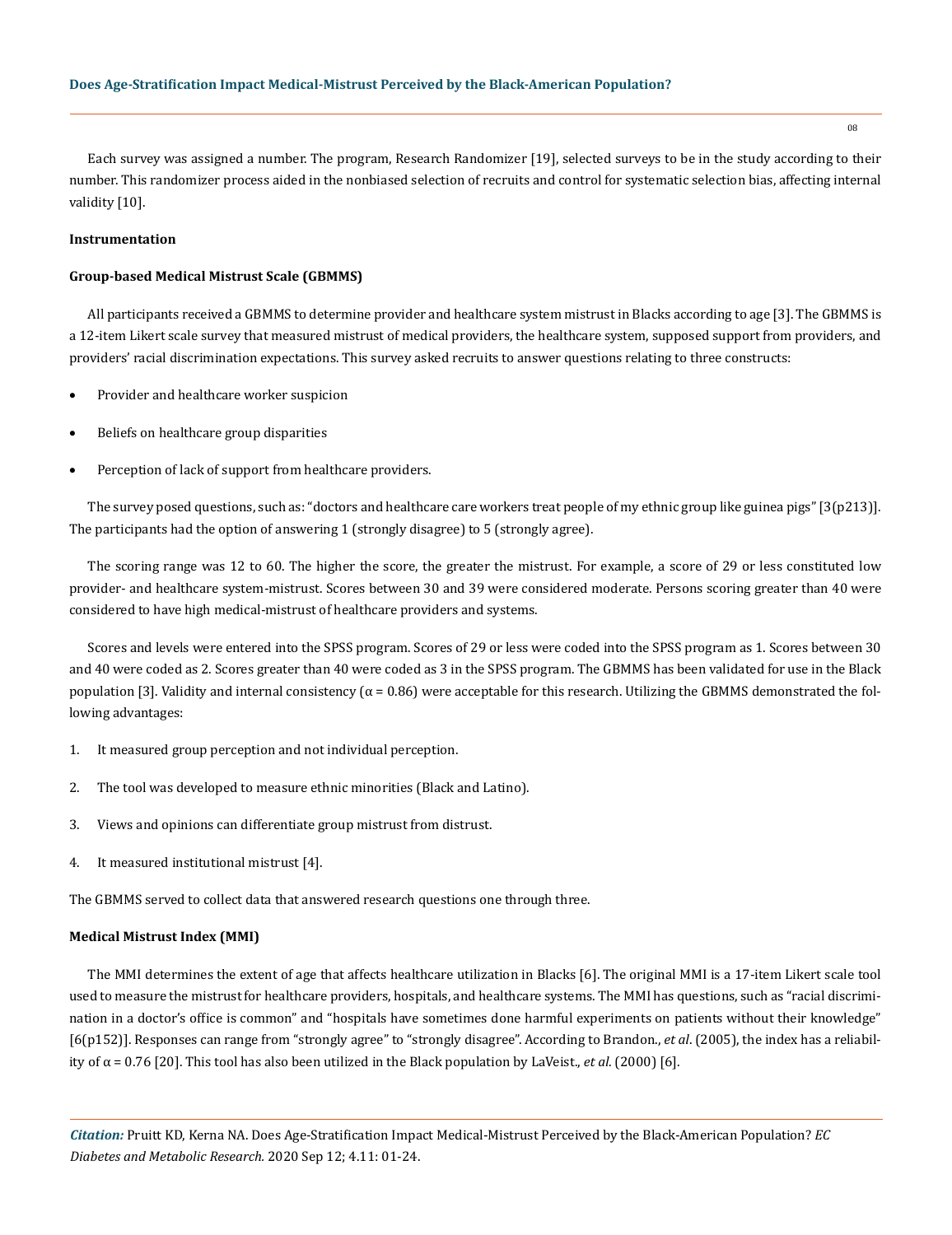To avoid redundancy, hospitals, health systems, and health provider questions from this original index were not used. Instead, healthcare utilization questions from a revised MMI were used. LaVeist., *et al*. (2009) revised the MMI from a 17-item instrument to a 7-item tool [21]. The purpose of the revision was to validate the instrument and add the construct of underutilization of healthcare services. The index was explicitly modified to determine the relationship between medical-mistrust and healthcare utilization in a targeted population [21].

A validity and reliability test was performed on the instrument using revised healthcare utilization questions. The modified survey asks questions, such as: "during the last 12 months, was there any time when you had a medical problem but put it off, postponed, or did not seek medical care when you needed it because you do not trust the medical community" [21(p2101)]. Participants have the choice of answering these questions as "yes" or "no". The "yes" answers were coded into the SPSS program as 1, and "no" answers as 0. Thus, dichotomous answers given, unlike the rest of the scale, which uses a Likert format.

The test-retest reliability for item-to-item correlations was moderately strong ( $\alpha$  = 0.346 - 0.697). Multivariate modeling was predictive for four of the five measures of healthcare service underutilization:

- 1. Failure to keep a follow-up appointment  $(b = 1.11, p = .01)$
- 2. Failure to take medical advice ( $b = 1.56$ ,  $p < .01$ )
- 3. Failure to fill a prescription  $(b = 1.48, p = .002)$
- 4. Postponing needed care  $(b = 0.939, p = .01)$ .
- 5. Failure to get needed care did not correlate well ( $b = 0.815$ ,  $p = .06$ ).

Overall, the scale had a test-retest correlation of 0.69. Therefore, according to LaVeist., *et al*. (2009), this MMI was validated in predicting the underutilization of healthcare services in a targeted population [21].

Other parts of the MMI measured healthcare system distrust and healthcare provider mistrust using the GBMMS survey. For this study, only the five healthcare utilization questions were used to gather data for the dependent variable "healthcare utilization in Blacks related to age and medical mistrust". An affirmative response to any one of the five MMI questions indicated underutilization. Thus, questionnaires with at least one yes answer on the MMI were coded as 1. Surveys with no affirmative responses to any of the five questions on the MMI indicated no deterrent to healthcare utilization due to medical-mistrust and were coded as 2.

## **Validity**

This research attempted to protect internal validity in various ways. Validity was preserved according to content, construct, and sampling. This research pursued answers to the question of medical-mistrust by the Black population. Thus, the measurement tools used to collect data should support this construct. The GBMMS was designed to measure content relating to medical-mistrust. The MMI was used to correlate medical-mistrust and healthcare utilization in Blacks. Both instruments have been used within the Black population previously in measuring healthcare-seeking behaviors and medical-mistrust (content validity).

Consequently, the indicator questions and statements were representative of medical-mistrust (sampling validity). Other mechanisms were used to enhance internal validity, including random selection for entrance into the study to reduce selection bias and "blinding" of the surveys. This enhancement of internal validity decreased the chance of selection bias that could affect internal validity.

*Citation:* Pruitt KD, Kerna NA. Does Age-Stratification Impact Medical-Mistrust Perceived by the Black-American Population? *EC Diabetes and Metabolic Research.* 2020 Sep 12; 4.11: 01-24.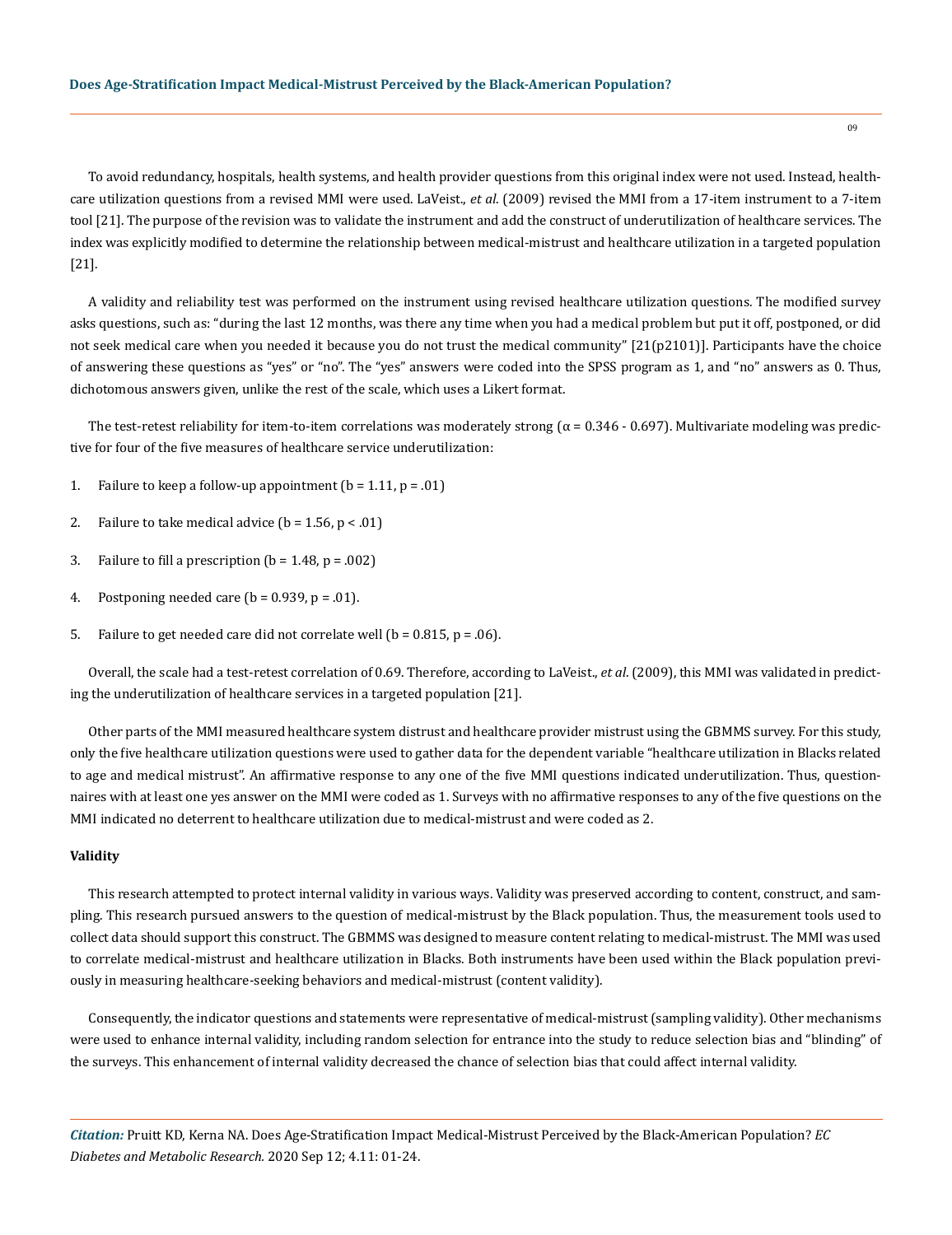# **Data collection**

As stated previously, participants were recruited from a predominantly Black church located in Orlando, Florida, USA. A purposeful quota sample of an equivalent number of male and female recruits was utilized, increasing the study's population generalization power. All participants were placed in one of three groups according to age. The first group was comprised of individuals age 18–40, coded as 1 in the SPSS program. The second group was age 41–60, coded as 2. The third group was 61–95, coded as 3.

Recruits were given the consent form and surveys during the church's Sunday dinner activity inside the dining area. Participants freely picked up consent forms and surveys upon entering the dining area (from a table at the dining area entrance). The participants had one hour +/- fifteen minutes to fill out the surveys before dinner was served. The entire dinner activity lasted about two hours. The first hour was used for fellowship and socializing. Thus, there was ample time to read and complete the surveys. The three surveys took approximately fifteen minutes to complete. All returned surveys were placed in a dropbox as the participants exited the dining area.

This data-collection process protected the individual participants' privacy and allotted the requisite time to complete all surveys without time constraints. The completed surveys were collected from the dropbox after the dining event. The age-range of church membership is eighteen and greater. Three different surveys (Demographic, MMI, and GBMMS) were used to obtain specific data. The demographic survey served to determine which people met the general requirements for the study. (The requirements for entering the study were being Black and over the age of eighteen).

Next, all returned surveys were checked for integrity. This process involved determining whether all questions and sections were answered and noting respondents' ethnicity and age. (The church is predominantly Black. However, other ethnicities can also be members. Therefore, race needed to be validated.)

Selected participants were placed into a group based on age. All eligible recruits had an equal chance of being selected into the study by assigning each survey a number. The computer program Research Randomizer selected completed surveys to be included in the study based on the assigned numbers. The scores of the returned surveys were tallied.

The surveys, GBMMS and MMI, provided a quantitative description of attitudes, perceptions, help-seeking behaviors, and views of the targeted Black population, regarding medical-mistrust and healthcare-seeking behaviors. Scores collected from these surveys were further analyzed using a statistical method of hierarchical multiple regression analysis. Cofounding variables, such as health insurance status, gender, economic status, and education level, were controlled. Permission was granted by the appropriate authorities to use the GBMMS and MMI surveys as data gathering tools.

#### **Data analysis**

The analysis tool, SPSS v.21.0 for Windows, was employed for data interpretation. Descriptive statistics were used for demographic data. This method provided information on means and standard deviations from the ratio and interval data contained within the sample. Further analysis was performed using hierarchical multiple regression analysis in determining the relationship between age, medicalmistrust, and healthcare-utilization.

According to Green and Salkind (2011), the covariates can be entered into the model first, allowing for isolation of effects [14]. Thus, health insurance status, education level, gender, and economic income status were entered into the program first as Model 1. Health insurance and gender are categorical binary variables; answers were coded as either 0 or 1. For example, males were coded into the SPSS program as 0 and females as 1.

*Citation:* Pruitt KD, Kerna NA. Does Age-Stratification Impact Medical-Mistrust Perceived by the Black-American Population? *EC Diabetes and Metabolic Research.* 2020 Sep 12; 4.11: 01-24.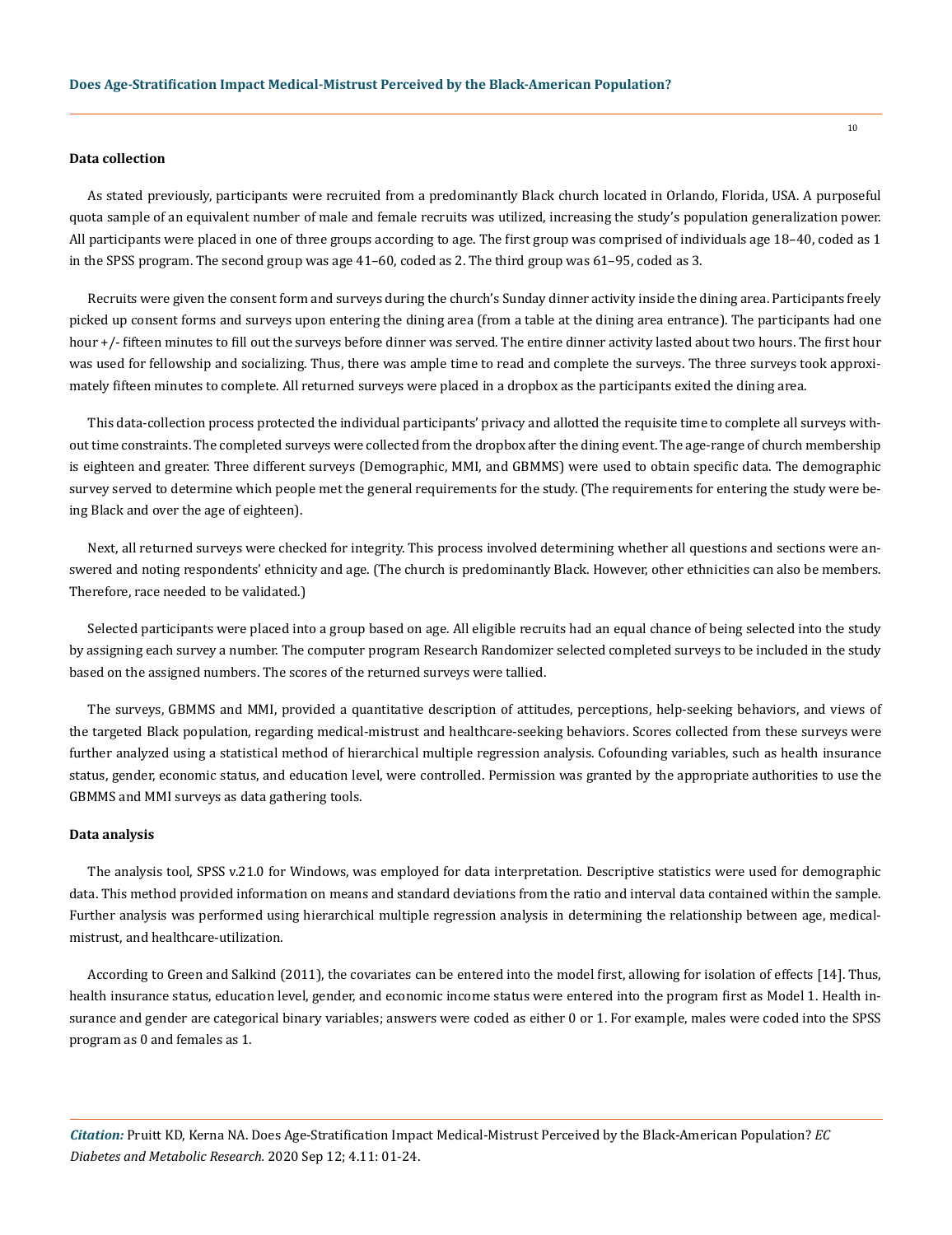Having health insurance was coded as 1 and not having health insurance as 0. Education was coded as 0 for elementary school, 1 for middle school, 2 for high school, 3 for some college, 4 for a college graduate, and 5 for graduate school. Economic income followed the same coding as education for respective levels. Next, the predictor variables of medical-mistrust and age were entered into the SPSS program as Model 2. By entering variables in this sequence, a precedent was placed on the predictor variables (age and medical-mistrust). The criterion variable (healthcare utilization) was entered into the program as the dependent variable.

The GBMMS was comprised of three levels (low, moderate, and high) based on score. Covariant variables were kept constant, illustrating if there was an actual difference between age groups regarding the level of medical-mistrust and healthcare-seeking behavior.

# **Ethical considerations**

An informed consent form was given to all participants before starting the data collection process. There was no withholding of necessary treatment or invasive procedures as part of the study. Approval was granted by the Institutional Review Board (IRB) at Walden University (IRB no#: 07-25-13-0235076). All surveys were assigned a random number to neutralize any confidentiality concerns to ensure identity protection, and no signatures were obtained. No coercive persuasion was used to recruit participants. Entering into this research study was not mandatory. No physical experimentation was conducted. Participants were subject to questionnaires and surveys only. Lastly, the study's goal was to provide benefits for Blacks—going beyond any contingency or encumbrance placed on the recruits in agreement with ethical and United States federal regulations standards [22].

# **Study summary**

This quantitative study collected data using a research survey method among Black male and female participants. Medical-mistrust was measured using the GBMMS. Healthcare utilization was measured with a validated MMI. Statistical analysis was performed using hierarchical multiple regression analysis. The independent variables were medical-mistrust and age. The dependent variable was healthcare utilization.

The study intended to ascertain whether medical-mistrust and age predict healthcare utilization in Blacks after controlling for health insurance status, gender, economic status, and education. The independent variable, age, was measured according to self-reported answers on the demographic questionnaire. Also, data for the control variables were obtained from self-reported information on the demographic questionnaire.

The independent variable, medical-mistrust of providers and healthcare systems, was measured according to answers provided from the GBMMS. The dependent variable, healthcare utilization, was measured according to answers provided from the MMI.

#### **Characteristics of participants**

Two hundred and twenty-five surveys were made available to recruits. A total of 156 (69%) surveys were returned. Of the 156 surveys returned, 148 were usable (65%). According to Faul., *et al*. (2009), a minimal number of 68 participants are needed to satisfy the effect size and independent variable case ratio requirements. Thus, the 156 surveys collected for this study exceeded the number needed to achieve adequate data computation.

The sample characteristics were Black males (38.5%) and Black females (61.5%). The complete sample was derived from a single church located in Orlando, Florida, USA. Of the 156 surveys returned, 148 were randomized into the study. The program Research Randomizer indicated that 68 surveys (out of the 225) should be eliminated to create a random sample. The selection process eliminated

*Citation:* Pruitt KD, Kerna NA. Does Age-Stratification Impact Medical-Mistrust Perceived by the Black-American Population? *EC Diabetes and Metabolic Research.* 2020 Sep 12; 4.11: 01-24.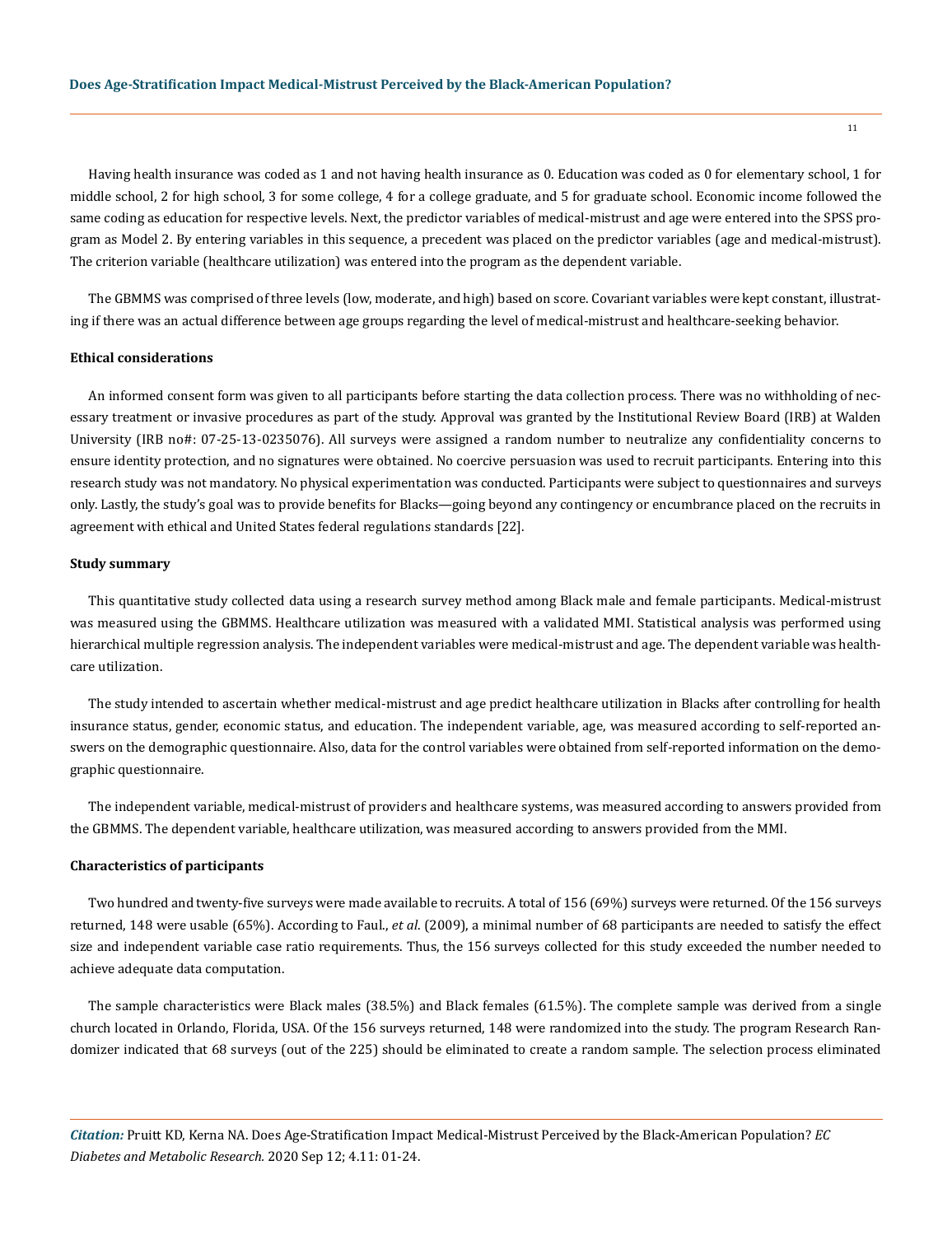77 surveys, which exceeded the necessary elimination amount. For example, 5 (2%) of the respondents were eliminated due to racial variation, as they selected a racial group other than Black. The remaining surveys (32%) were eliminated due to incomplete answering of questions or failing to return a survey to the dropbox for collection. All surveys were distributed and collected within 2 hours on a single Sunday afternoon. Self-reported control variable statistics are depicted in Table 1.

In this purposeful sample of Black men and women, 78.4 % had health insurance, while 21.6 % did not. Also, 21.6 % of the participants' education level consisted exclusively of high school, while 18.2 % had some college. College graduates accounted for 27 % of the sample, while 31.8 % of the participants went to graduate school (Table 1). The most common category for income in the sample was less than \$40,000 per year group (Table 1).

| <b>Control Variables</b>                     | <b>Frequencies (%)</b> |
|----------------------------------------------|------------------------|
| Gender                                       |                        |
| Male $(= 0)$                                 | 57 (38.5)              |
| Female $(= 1)$                               | 91 (61.5)              |
| Insurance status                             |                        |
| No health insurance $(= 0)$                  | 32 (21.6)              |
| Has health insurance $(= 1)$                 | 116 (78.4)             |
| <b>Education (Highest school attainment)</b> |                        |
| Elementary School (= 0)                      | 1(0.7)                 |
| Middle School $(= 1)$                        | 1(0.7)                 |
| High School (= 2)                            | 32 (21.6)              |
| Some College (= 3)                           | 27 (18.2)              |
| College Graduate (= 4)                       | 40 (27)                |
| Graduate School (= 5)                        | 47 (31.8)              |
| <b>Economic income status</b>                |                        |
| Less than \$40, 000 yearly $(= 0)$           | 73 (49.3)              |
| $$41,000 - $60,000$ yearly (= 1)             | 30 (20.3)              |
| $$61,000$ -\$80,000 yearly (= 2)             | 19 (12.8)              |
| $$81,000-\$100,000$ yearly (= 3)             | 8(5.4)                 |
| $$101,000 - $150,000$ yearly (= 4)           | 14 (9.5)               |
| Over \$150, 000 yearly (= 5)                 | 4(2.7)                 |

*Table 1: Descriptive statistics for control variables.*

The largest age-group was the 18 – 40 category, which made up 45.3% of the sample. The smallest segment of the sample was the 61 – 95 age-group (13.5 %), as noted in Table 2.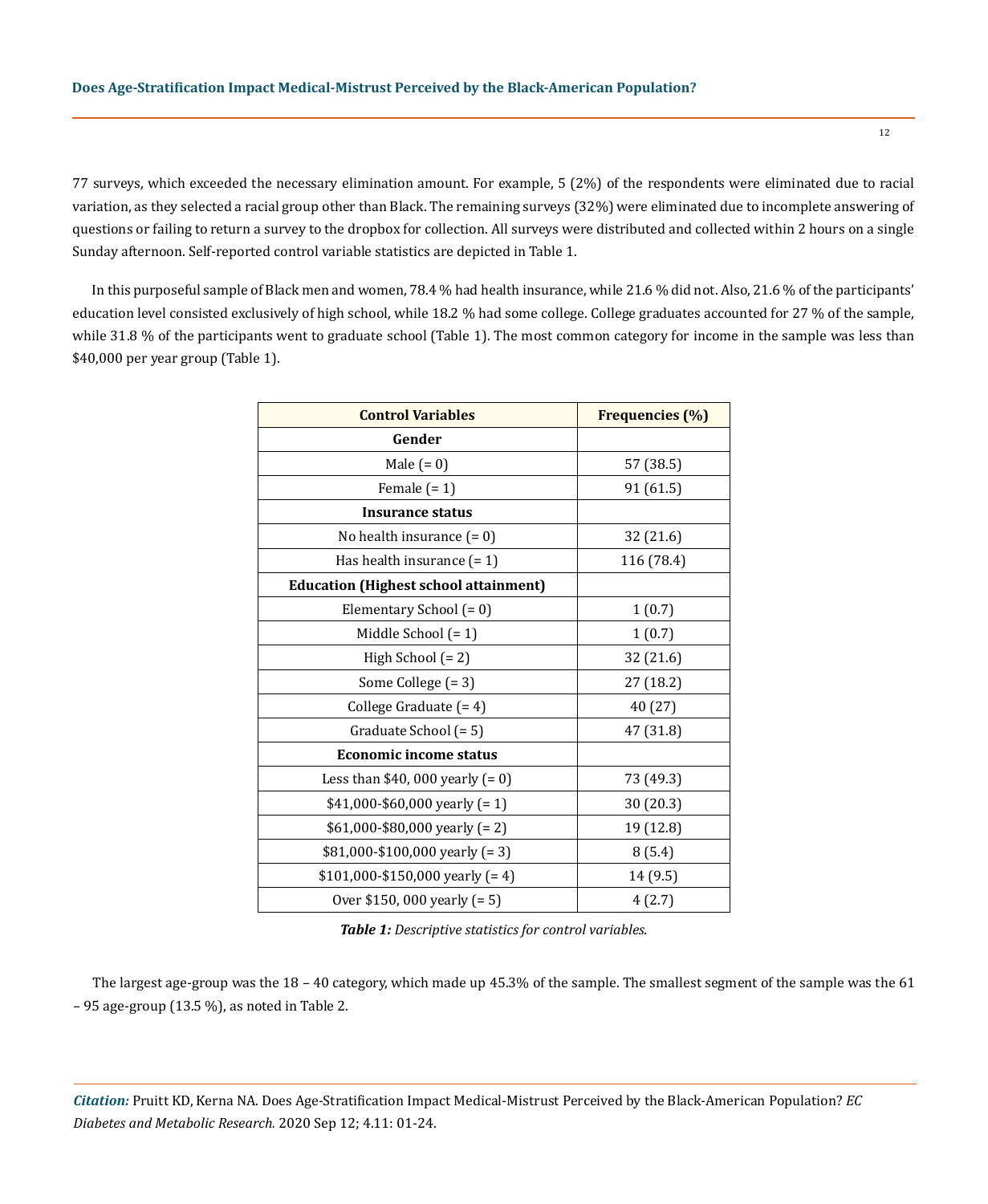| <b>Independent Variable</b> | <b>Frequencies</b> (%) |
|-----------------------------|------------------------|
| Age (in years)              |                        |
| Group $1(18-40)$ years      | 67 (45.3)              |
| Group 2 $(41 - 60)$ years   | 61 (41.2)              |
| Group $3(61 - 95)$ years    | 20(13.5)               |

*Table 2: Descriptive statistics for age.*

# **Results**

A majority of participants in this study had moderate medical-mistrust of healthcare, according to their GBMMS scores. The total scale range was 12–60. A score between 12–29 indicated low medical-mistrust [3]. A score over 40 indicated a high level of medical-mistrust. Only 5 (3.4 %) participants fell within this range. In contrast, 90 recruits scored between 30–40 (60.8 %), displaying a moderate medicalmistrust level.

The GBMMS contained twelve questions. The mean answer was 1.67, with an SD = .537. The range for the GBMMS is minimal 1 and maximum 5. The MMI contained five items. The mean of the answers was 1.43, with an SD = .497. The range for the MMI is minimal 1 and maximal 2.

# **Bivariate analysis**

The degree to which the control variables interacted with the dependent variable is depicted in Table 3. No significant interactions were found between healthcare utilization and the control variables

| <b>Variables</b>               | <b>Healthcare Utilization</b> |
|--------------------------------|-------------------------------|
| <b>Education</b>               |                               |
| Spearman's rho                 | .079                          |
| Sig. (1-tailed)                | .169                          |
| Gender                         |                               |
| Point Biserial                 | .001                          |
| Sig. (1-tailed)                | .495                          |
| <b>Health Insurance Status</b> |                               |
| Point Biserial                 | .035                          |
| Sig. (1-tailed)                | .337                          |
| <b>Economic Income Status</b>  |                               |
| Spearman's rho                 | .026                          |
| Sig. (1-tailed)                | .377                          |
| Age                            |                               |
| Pearson r                      | .032                          |
| Sig. (1-tailed)                | .350                          |
| <b>Medical Mistrust</b>        |                               |
| Pearson r                      | $-0.023$                      |
| Sig. (1-tailed)                | .389                          |

*Table 3: Correlation between control, independent, and dependent variable. Note. \* = p < .05.*

*Citation:* Pruitt KD, Kerna NA. Does Age-Stratification Impact Medical-Mistrust Perceived by the Black-American Population? *EC Diabetes and Metabolic Research.* 2020 Sep 12; 4.11: 01-24.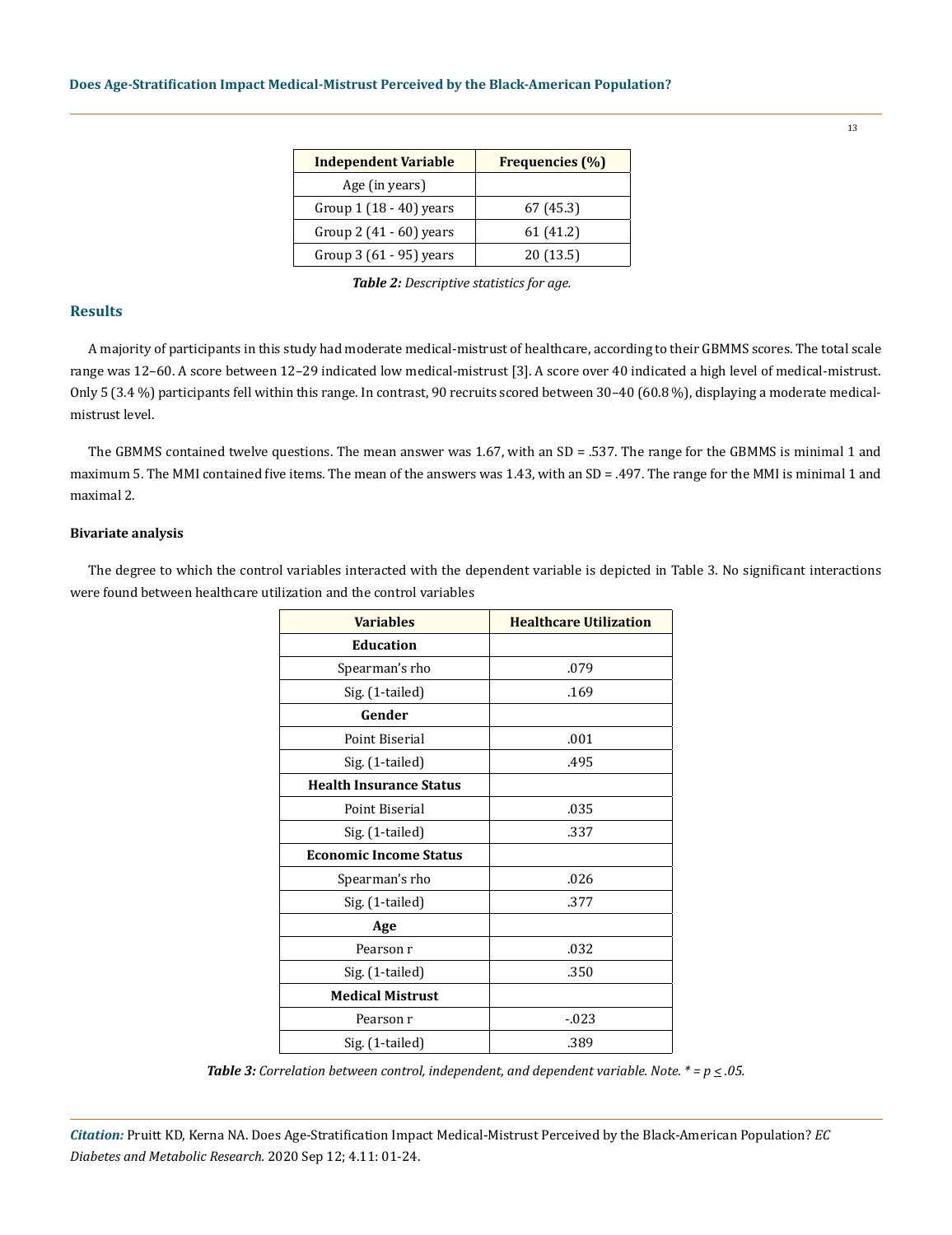There was some weak correlation between age and healthcare utilization (r = .032). However, statistical significance was not achieved (p = .350). The correlation for medical-mistrust was negatively associated (r = -.023) with no statistical significance reached (p = .389).

#### **Assumption testing**

Normality: The results indicated that the normality for the dependent variable (healthcare utilization) was .248. This skewness fell between -1.0 and 1.0. Thus, normality was met according to parameters for skewness [14]. The dependent variable's kurtosis was -1.96, which fell between -2.0 and 2.0 as the customarily accepted range for kurtosis [16].

The independent variable age was normally distributed with skewness of .530 and kurtosis of -.839. Both numbers met the qualifications of normality [14]. The independent variable, medical-mistrust, showed skewness of -.074 and kurtosis of -.730. Both numbers fell within the acceptable range [9].

The assumption for homogeneity of variance was analyzed using Levene's test. The control variables were homogeneous (gender, education attainment, health insurance status, economic status),  $F(5,142) = 1.80$ ,  $p = .11$ . The probability ( $p = .11$ ) was greater than the significance level for assumption testing (0.01). Thus, the homogeneity of variance assumption was satisfied [16].

The Durbin-Watson test determined homoscedasticity—the boundaries being 1 to 3 for homoscedasticity [13]. The independent variables, age and medical-mistrust, equaled 1.71. Thus, homoscedasticity was met as the number fell within the 1 to 3 range.

Finally, Models 1 (control variables) and 2 (independent variables) were tested for outliers by analyzing Durbin-Watson residual test values (-3.0 to 3.0). A minimum residual Durbin-Watson value of -1.05 and a maximum value of 1.36 was applied. The 148 surveys reviewed fell between -3 and 3, indicating no outliers. Thus, all hierarchical multiple regression were met [14], and Models 1 and 2 were considered reliable.

Research question 1 asked, to what extent medical-mistrust and age affect healthcare utilization in the Black population when controlling for education level, economic income, health insurance status, and gender?

Ho1: Medical-mistrust and age do not statistically affect healthcare utilization in the Black population when controlling for education level, economic income, health insurance status, and gender.

Ha1: Medical-mistrust and age statistically affect healthcare utilization in the Black population when controlling for education level, economic income, health insurance status, and gender.

The model summary for healthcare utilization, after controlling for gender, health insurance status, education level, and economic status, is displayed in Table 4.

Model 1 includes economic status, gender, health insurance status, and education level, which control the study. Model 2 contains economic status, gender, health insurance status, education level, independent variables, age, and medical-mistrust (Table 5). Age and medical-mistrust accounted for no additional variance in healthcare utilization (p = .917). Accordingly, age and medical-mistrust did not significantly change healthcare utilization  $(R2 = 0)$ .

In Table 5, both Model 1, F (4, 143) = .240, p = .915 and Model 2, F (6, 141) = .187, p = .980 for the regression coefficients were nonsignificant. Thus, the data analysis supported not rejecting the null hypothesis for research question 1. There were no missing values to report. All surveys randomized in the study were used to answer research question 1.

*Citation:* Pruitt KD, Kerna NA. Does Age-Stratification Impact Medical-Mistrust Perceived by the Black-American Population? *EC Diabetes and Metabolic Research.* 2020 Sep 12; 4.11: 01-24.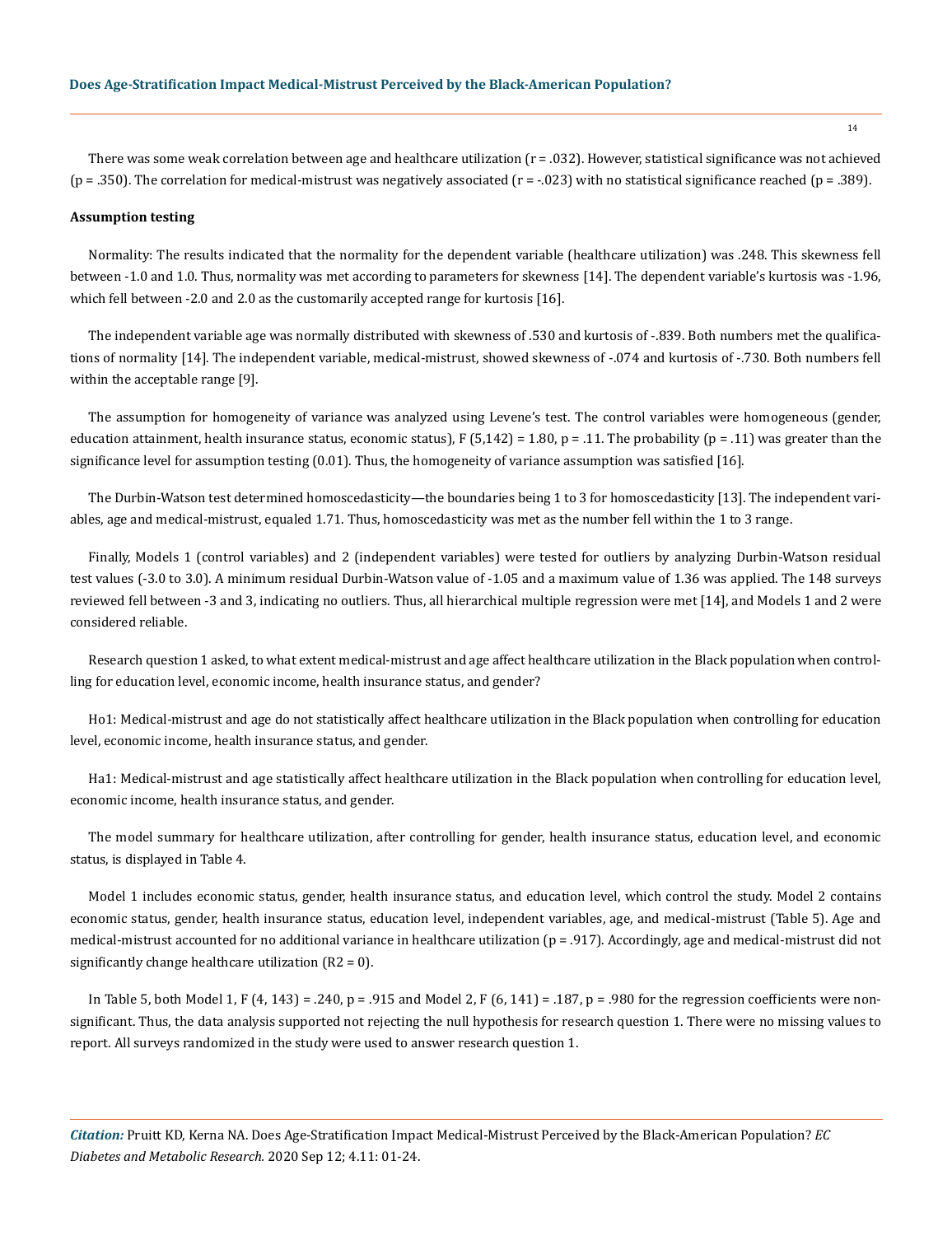| <b>Model</b>   | R    | R <sub>2</sub> | Adi. R2 | <b>Std. Error</b> |                 | <b>Change Statistics</b> |     |     |               |
|----------------|------|----------------|---------|-------------------|-----------------|--------------------------|-----|-----|---------------|
|                |      |                |         | of Est.           | <b>R2Change</b> | <b>F</b> Change          | df1 | df2 | Sig. F Change |
| 1a             | .082 | .007           | $-.021$ | .503              | .007            | .240                     | Δ.  | 143 | .915          |
| 2 <sub>b</sub> | .089 | .008           | $-.034$ | .506              | .001            | .086                     | ▵   | 141 | .917          |

*Table 4: Summary model of variables predicting healthcare utilization (RQ 1). a: Predictor: (Constant), economic status, gender, health insurance status, education level. b: Predictor: (Constant), economic status, gender, health insurance status, education level, age, GBMMS (12 items).*

*c: Dependent variable: healthcare utilization from the Medical Mistrust Index (5 items).*

*Note. \* = p < .05.*

| <b>ANOVA</b> |                    |                       |     |                    |      |            |  |  |  |  |  |
|--------------|--------------------|-----------------------|-----|--------------------|------|------------|--|--|--|--|--|
| <b>Model</b> |                    | <b>Sum of Squares</b> | Df  | <b>Mean Square</b> | F    | <b>Sig</b> |  |  |  |  |  |
| 1a           | .243<br>Regression |                       | 4   | .061               | .240 | .915       |  |  |  |  |  |
|              | Residual           | 36.209                | 143 | .253               |      |            |  |  |  |  |  |
|              | Total              | 36.453                | 147 |                    |      |            |  |  |  |  |  |
| 2b           | Regression         | .287                  | 6   | .048               | .187 | .980       |  |  |  |  |  |
|              | Residual           | 36.16                 | 141 | .187               |      |            |  |  |  |  |  |
|              | Total              | 36.45                 | 147 |                    |      |            |  |  |  |  |  |

*Table 5: Multiple regression analysis of healthcare utilization (RQ 1).*

*a: Predictor: (Constant), economic status, gender, health insurance status, education level.*

*b: Predictor: (Constant), economic status, gender, health insurance status, education level, age, GBMMS (12 items).*

*c: Dependent variable: healthcare utilization from the Medical Mistrust Index (5 items).* 

*Note.*  $* = p \le .05$ ,  $** = p \le .001$ .

The Pearson correlation coefficient between age and healthcare utilization was not significant  $(r = .032, p = .350)$ . Likewise, the Pearson correlation coefficient between healthcare utilization and medical-mistrust was not significant  $(r = -0.023, p = .389)$ . Therefore, healthcare utilization does not appear to be affected by age or medical-mistrust level in the Black population. Thus, the null hypothesis failed rejection (R2change = 0).

Table 6 displays the coefficients associated with each model. None of the control variables significantly interacted with one another or the independent variables.

Research question 2 asked, what degree of medical-mistrust of healthcare providers and age predicts healthcare utilization in the Black population when controlling for education level, economic income, healthcare insurance status, and gender? Questions 1–10 and 12 from the GBMMS were used to answer research question 2. The results, in Table 7, indicate that medical-mistrust of healthcare providers and age did not influence healthcare utilization in the Black population. Healthcare provider mistrust accounted for an additional 12.2% variance in healthcare utilization among Blacks. The increase was not statistically significant (p = .123).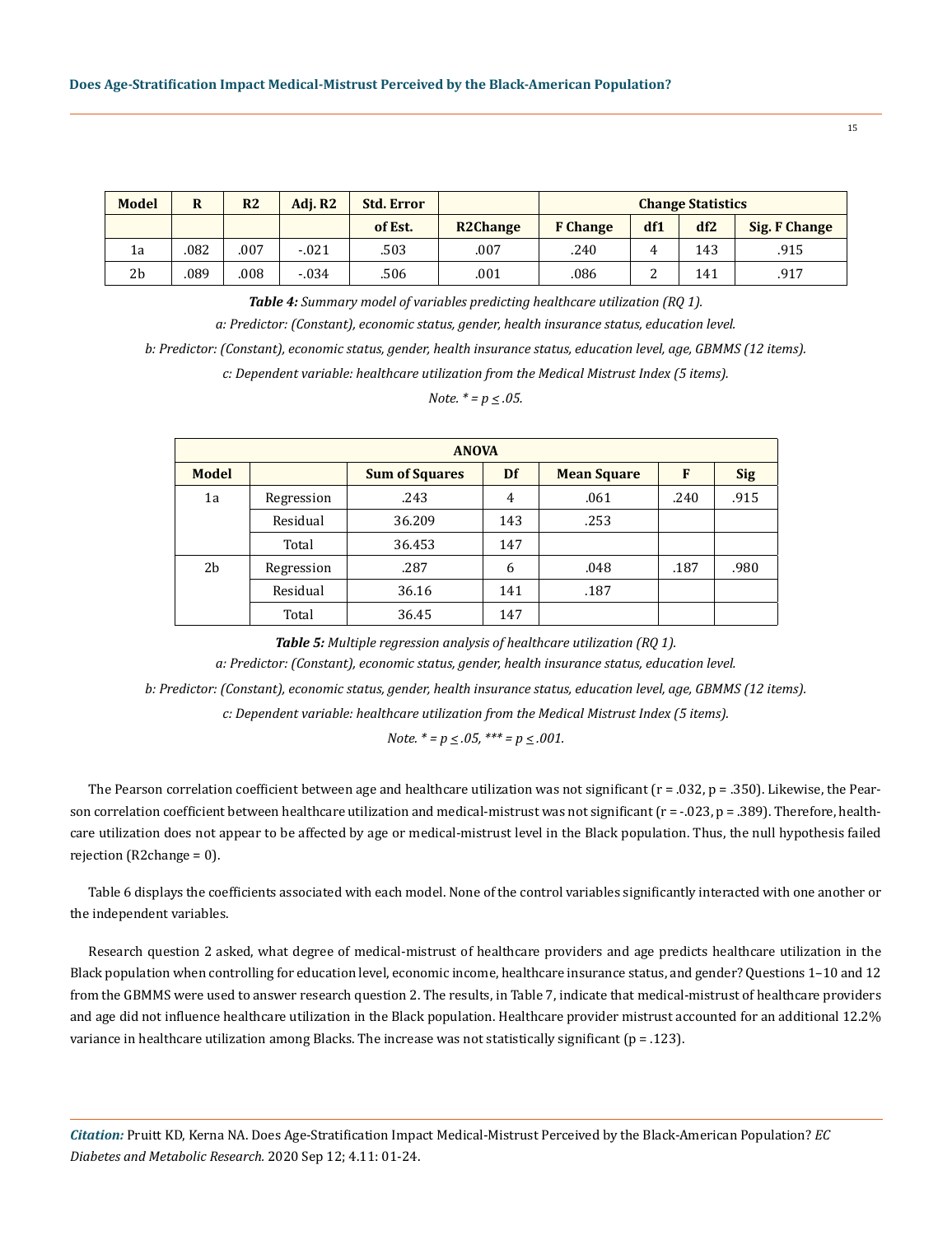| <b>Model</b>            | <b>Unstandardized</b> |                     | <b>Standardized</b> |                     |      | 95% Confidence Interval (B) |                    |  |
|-------------------------|-----------------------|---------------------|---------------------|---------------------|------|-----------------------------|--------------------|--|
|                         |                       | <b>Coefficients</b> |                     | <b>Coefficients</b> |      |                             |                    |  |
|                         | B                     | <b>Std.Error</b>    | <b>Beta</b>         | T                   | Sig. | <b>Lower Bound</b>          | <b>Upper Bound</b> |  |
| 1 (Constant)            | 1.28                  | .175                |                     | 7.341               | .000 | .937                        | 1.627              |  |
| Economic Status         | $-0.06$               | .037                | $-0.019$            | $-173$              | .586 | $-080$                      | .067               |  |
| Gender                  | .202                  | .099                | .202                | .206                | .738 | $-175$                      | .216               |  |
| Health Insurance Status | .029                  | .104                | .024                | .275                | .932 | $-177$                      | .234               |  |
| <b>Education Level</b>  | .035                  | .041                | .085                | .863                | .717 | $-0.046$                    | .117               |  |
| 2 (Constant)            | 1.24                  | .277                |                     | 4.495               | .000 | .698                        | 1.793              |  |
| Economic Status         | $-.009$               | .038                | $-0.028$            | $-246$              | .806 | $-0.085$                    | .066               |  |
| Gender                  | .018                  | .101                | .018                | .176                | .861 | $-183$                      | .219               |  |
| Health Insurance Status | .030                  | .105                | .075                | .289                | .773 | $-177$                      | .238               |  |
| <b>Education Level</b>  | .036                  | .042                | .087                | .860                | .391 | $-0.047$                    | .120               |  |
| Age                     | .025                  | .061                | .035                | .411                | .681 | $-0.095$                    | .145               |  |
| <b>GBMMS</b>            | $-.003$               | .081                | $-.003$             | $-0.035$            | .972 | $-163$                      | .157               |  |

*Table 6: Models 1 and 2 coefficient association within each model.*

*a: Dependent variable: healthcare utilization from the Medical Mistrust Index (5 items).*

*Note.*  $* = p \le 0.05$ ,  $** = p \le 0.001$ .

| <b>Model</b>   | R    | R <sub>2</sub> | Adi. R2 | <b>Std. Error</b> |                  | <b>Change Statistics</b> |     |                 |               |
|----------------|------|----------------|---------|-------------------|------------------|--------------------------|-----|-----------------|---------------|
|                |      |                |         | of Est.           | <b>R2 Change</b> | <b>F</b> Change          | df1 | df <sub>2</sub> | Sig. F Change |
| 1a             | .082 | .007           | $-.021$ | .5032             | .007             | .240                     | 4   | 143             | .915          |
| 2 <sub>b</sub> | .358 | .128           | .022    | .4924             | .122             | 1.525                    | 12  | 131             | .123          |

*Table 7: Summary model of variables predicting provider trust (RQ 2).*

*a: Predictor: (Constant), economic status, gender, health insurance status, education level.*

*b: Predictor: (Constant), economic status, gender, health insurance status, education level, age, GBMMS (11 items).*

*c: Dependent variable: healthcare utilization the Medical Mistrust Index (5 items).*

*Note.*  $* = p \le .05$ ,  $** = p \le .001$ .

Data (Table 8) confirmed that Model 2 was inclusive of the control variables and independent variables (age and medical-mistrust questions 1, 2, 3, 4, 5, 6, 7, 8, 9, 10 and 12) and did not significantly predict healthcare utilization in Blacks F (16,131) = 1.206, p = .271. Thus, the null hypothesis was not rejected (R2change = 0).

Research question 3 asked, the extent to which age and medical-mistrust of healthcare systems have on healthcare utilization in the Black population if education level, economic income, healthcare insurance status, and gender are controlled? Question 11 from the GBMMS survey was used to answer research question 3.

*Citation:* Pruitt KD, Kerna NA. Does Age-Stratification Impact Medical-Mistrust Perceived by the Black-American Population? *EC Diabetes and Metabolic Research.* 2020 Sep 12; 4.11: 01-24.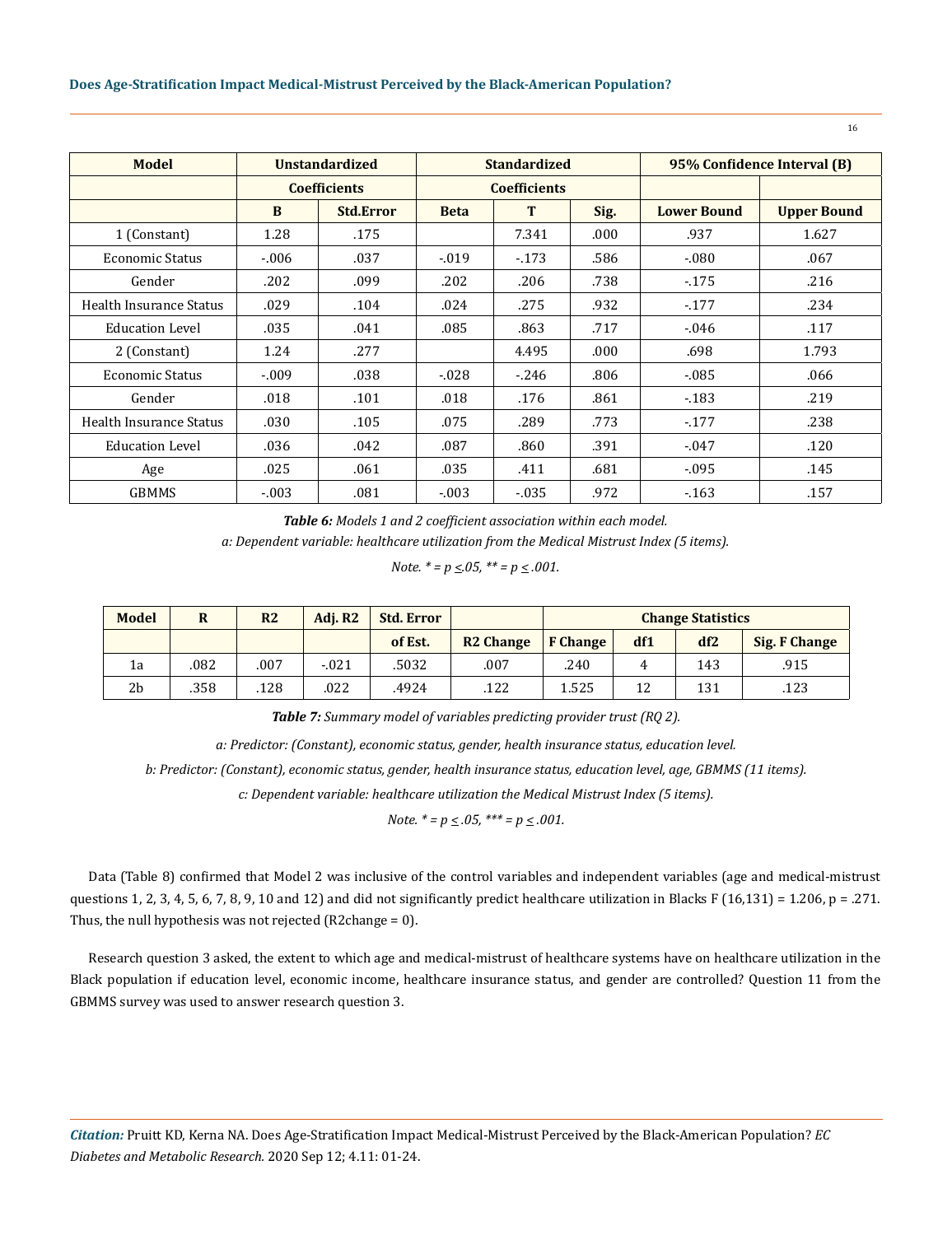# **Does Age-Stratification Impact Medical-Mistrust Perceived by the Black-American Population?**

| <b>AVONA</b> |            |                       |                |                    |       |            |  |  |  |  |  |
|--------------|------------|-----------------------|----------------|--------------------|-------|------------|--|--|--|--|--|
| <b>Model</b> |            | <b>Sum of Squares</b> | Df             | <b>Mean Square</b> | F     | <b>Sig</b> |  |  |  |  |  |
| 1a           | Regression | .243                  | $\overline{4}$ | .061               | .240  | .915       |  |  |  |  |  |
|              | Residual   | 36.209                | 143            | .253               |       |            |  |  |  |  |  |
|              | Total      | 36.453                | 147            |                    |       |            |  |  |  |  |  |
| 2b           | Regression | 4.681                 | 16             | .293               | 1.206 | .271       |  |  |  |  |  |
|              | Residual   | 31.771                | 131            | .243               |       |            |  |  |  |  |  |
|              | Total      | 36.453                | 147            |                    |       |            |  |  |  |  |  |

*Table 8: Multiple regression analysis on provider trust (RQ 2).*

*a: Predictor: (Constant), economic status, gender, health insurance status, education level.*

*b: Predictor: (Constant), economic status, gender, health insurance status, education level, age, GBMMS (11 items).*

*c: Dependent variable: healthcare utilization from the Medical Mistrust Index (5 items). Note. \* = p*  $\leq$  *05, \*\*\* = p*  $\leq$  *001.* 

Data (Table 9) contains information about healthcare system trust and how age and medical-mistrust influenced healthcare utilization in the Black population.

| <b>Model</b>   | $\bf R$ | R <sub>2</sub> | Adi. R2  | <b>Std. Error of Est.</b> | <b>R2Change</b> | <b>Change Statistics</b> |     |     |               |
|----------------|---------|----------------|----------|---------------------------|-----------------|--------------------------|-----|-----|---------------|
|                |         |                |          |                           |                 | <b>F</b> Change          | df1 | df2 | Sig. F Change |
| 1a             | 082     | .007           | $-.021$  | .5032                     | .007            | .240                     |     | 143 | .915          |
| 2 <sub>b</sub> | .135    | .018           | $-0.023$ | .5037                     | .012            | .834                     |     | 141 | .436          |

*Table 9: Summary model of variables predicting healthcare system trust (RQ 3).*

*a: Predictor: (Constant), economic status, gender, health insurance status, education level.*

*b: Predictor: (Constant), economic status, gender, health insurance status, education level, age, GBMMS (1 item).*

*c: Dependent variable: healthcare utilization from the Medical Mistrust Index (5 items). Note. \* = p < .05, \*\*\* = p < .001.*

Healthcare system trust accounted for an additional 1.2 % of the change in healthcare utilization among Blacks. However, statistical significance was not achieved ( $p = .436$ ). Further, none of the regression coefficients reached significance (Table 10).

| <b>Model</b> |            | <b>Sum of Squares</b> | Df  | <b>Mean Square</b> | F    | <b>Sig</b> |
|--------------|------------|-----------------------|-----|--------------------|------|------------|
| 1a           | Regression | .243                  | 4   | .061               | .240 | .915       |
|              | Residual   | 36.209                | 143 | .253               |      |            |
|              | Total      | 36.453                | 147 |                    |      |            |
| 2b           | Regression | .667                  | 6   | .111               | .438 | .853       |
|              | Residual   | 35.786                | 141 | .254               |      |            |
|              | Total      | 36.453                | 147 |                    |      |            |

*Table 10: Multiple regression analysis on healthcare system trust (RQ 3).*

*a: Predictor: (Constant), economic status, gender, health insurance status, education level.*

*b: Predictor: (Constant), economic status, gender, health insurance status, education level, age, GBMMS (1 item).*

*c: Dependent variable: healthcare utilization from the Medical Mistrust Index (5 items). Note. \* = p*  $\leq$  *05, \*\*\* = p*  $\leq$  *001.* 

*Citation:* Pruitt KD, Kerna NA. Does Age-Stratification Impact Medical-Mistrust Perceived by the Black-American Population? *EC Diabetes and Metabolic Research.* 2020 Sep 12; 4.11: 01-24.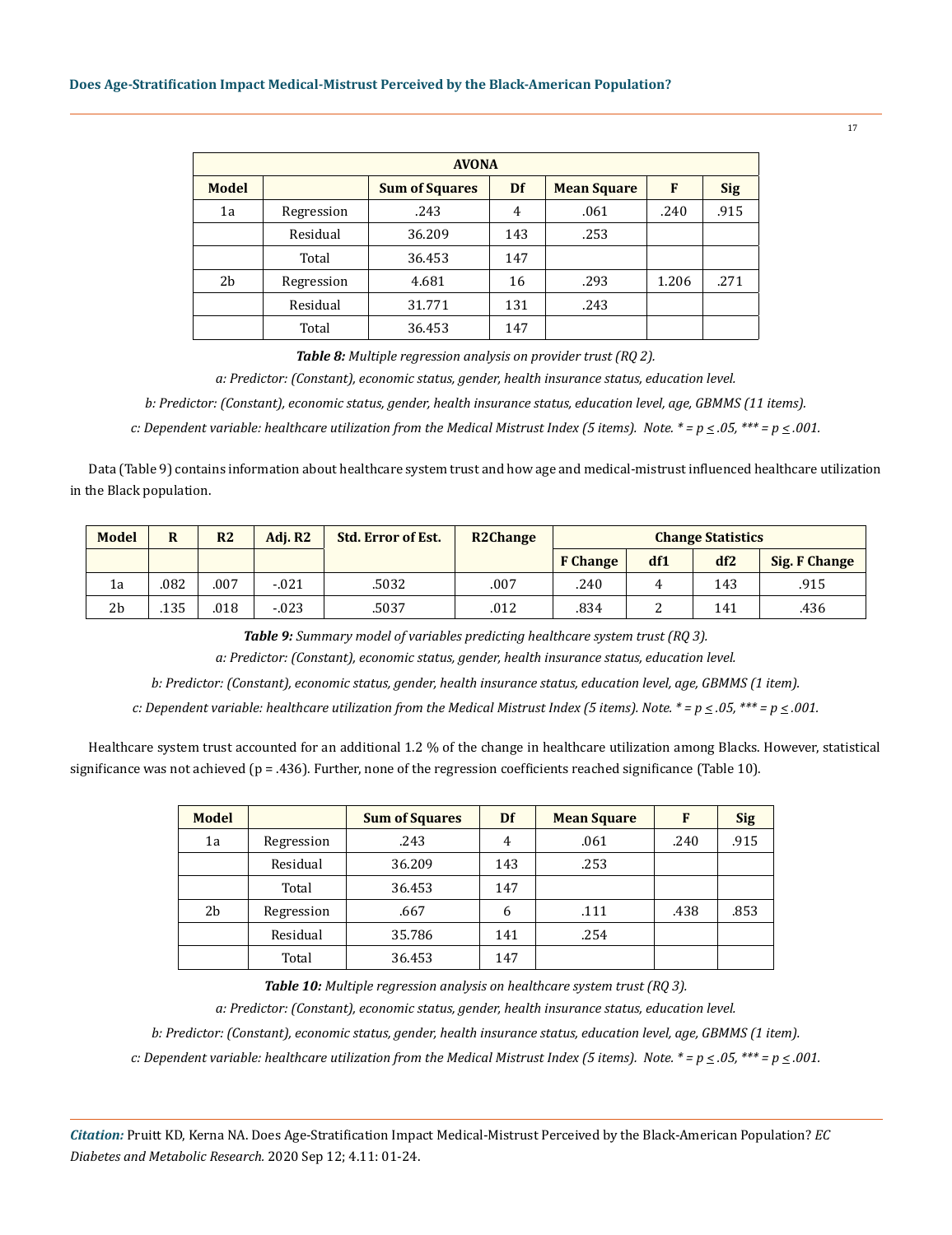Model 2 of the regression coefficient model was not significant,  $F(6, 141) = .438$ ,  $p = .853$ . Thus, the null hypothesis for research question 3 was not rejected (R2change = 0). Overall, the null hypotheses for research questions 1, 2, and 3 failed to be rejected.

#### **Summary of the research results**

Blacks seek healthcare at a lesser rate than other ethnic groups [23,24]. A gap in the literature exists on the level of medical-mistrust, according to age-stratification by the Black population and how it affects healthcare utilization. Thus, this study focused on determining if the level of medical-mistrust experienced among Blacks—according to age-stratification—affected this population's healthcare utilization.

This study involved a cross-sectional survey methodology design used to gather data. The sample was obtained through a purposeful quota of Black males and femaies. Recruits were parishioners from a predominately large Black (greater than 900 members) church in Orlando, Florida, USA. Participants age 18 and older were recruited. All participants accepted into the study received a consent form and three questionnaires (Demographics, Medical Mistrust Index, and Group-Based Medical Mistrust Scale). A hierarchical multiple regression analysis was used to interpret data for this quantitative experiment. The results of this study indicated that age and medical-mistrust levels did not affect healthcare utilization in the Black population.

 Younger Black-American are growing up in a more accepting and inclusive society and are further removed from the events that spawned and perpetuated medical-mistrust by their older counterparts. Nevertheless, younger Black-Americans' medical-mistrust and healthcare utilization levels are consistent with other age groups in the Black population. This consistency among younger Black-Americans is a crucial finding as it validates that Black-Americans—across all age groups—need interventional mechanisms to lessen medicalmistrust and enhance healthcare-seeking behaviors. Hewins-Maroney., *et al*. (2005) explored psychosocial and socio-cultural aspects that shape healthcare-seeking behaviors within the Black community. The researchers showed that Black healthcare-seeking behaviors are similar to the general population once psychosocial and socio-cultural variables are eliminated across all age groups [25].

#### **Limitations of the research**

There were various limitations to this study. The information gathered from the small sample size of 148 participants cannot be definitively projected to a broader Black population. Likewise, the Black sample model, taken in Orlando, Florida, USA, may not represent the broader Black population, hindering external validity. The sample was collected at only one church in the City of Orlando, Florida, USA. There is the possibility that variety exists across different geographical locations.

No comparison was made between Black-Americans and other individuals of African descent living in America. Studies by Phelps., *et al*. (2001) and Kawachi., *et al*. (2005) indicated that some people of African descent from Caribbean countries and the continent of Africa living in America have different views on race relations than Black-Americans [26,27].

In general, people of African descent born outside of America have a more optimistic view of race relations than Blacks in America [26]. Accordingly, foreign-born individuals of African descent living in America could have been members of the church in which the sample was drawn. If so, it could have affected the final results, causing a shift in opinion to the less medical-mistrust category, which may not represent the larger Black population.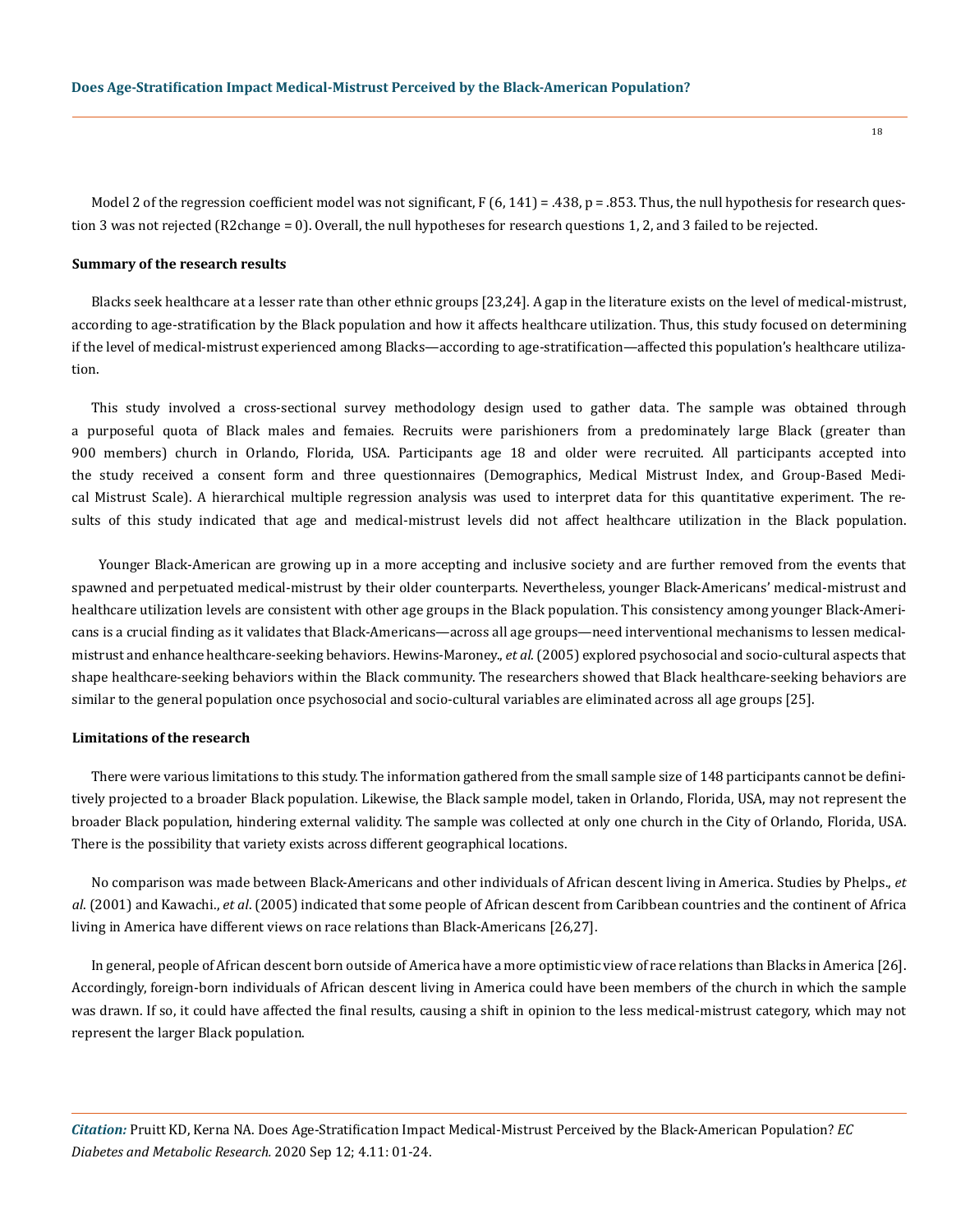An individual interpretation of racism or prejudice in medical care fluctuates. There is no set standard or definition of a racist medical event. The burden of interpretation is on the individual who may or may not feel violated [28,29]. Individuals have different reasons for medical-mistrust and -distrust. Some medical-mistrust comes from experience, and other mistrust from avoidance (distrust).

There is no uniform cause of medical-mistrust that reaches across all aspects of Black-American life. Research by Soto., *et al*. (2011) indicated that many Blacks suffer from anxiety disorders. These generalized anxiety disorders contribute to the distrust of individuals or people. They cause an overall higher level of mistrust of others [30]. This study was unable to differentiate mistrust from distrust at the individual level. Thus, a more in-depth root cause analysis of why a person harbors medical-mistrust at the individual level was not reached.

# **Implications of the research findings**

Blacks have fewer positive medical outcomes than Whites in the United States [6]. These health disparities' social implication results in an increase in morbidity for Blacks, perpetuating a higher mortality rate among Blacks [31]. Still, Blacks who seek healthcare are often lost during the following-up process due to disenfranchisement, cultural-mistrust, lack of minority healthcare professionals, and marginal access [32].

Healthcare injustices from the past (substandard treatments and unethical experiments and eugenics) have caused Blacks lower healthcare-seeking rates than other ethnic groups [33]. Older Blacks are more likely to have grown up in a segregated society where trust in the White medical community was not advantageous [34]. Yet, some younger Blacks hold a more negative attitude towards the past than the future [35]. This grounding of negative attitudes may be partly due to historical stories being passed down through generations about abuses towards Blacks [34,36,37].

Younger Blacks may tend to hold different time attitudes (life experiences in time) related to history and social interaction than older Blacks [35]. Thus, different engagement mechanisms may have to be used to motivate distinct segments of the Black population to seek medical care. It has been postulated that younger Blacks respond better to a system that evaluates and adapts motivation [38]. In contrast, older Blacks prefer relationship-building interactions to develop trust [39].

The results from this study indicate that Blacks across all age groups continue to harbor medical-mistrust that cannot be distinguished according to age. Thus, healthcare professionals and policymakers need to focus resources on all age demographics of the Black-American population related to medical disparities.

Social change is needed to eradicate disparities in healthcare-seeking behaviors among Black-Americans. The elimination of health disparities between other racial groups and Blacks-Americans could result in a financial benefit for all Americans [21]. For instance, in 2005, the United States spent 16% of the Gross National Product (GNP) or \$1.98 trillion on healthcare [40]. The Joint Center for Political and Economic Studies (2009) estimated that all Americans' costs due to health disparities are approximately \$413 billion annually [29]. Thus, changing the negative aspects of medical-mistrust and dire perceptions of healthcare by Black-Americans could result in better health status, less medical costs, and the needed social change to facilitate positive healthcare outcomes in Blacks [29,41].

# **Conclusion**

Racial inequalities in healthcare are well documented in the literature. Historical injustices against Blacks have caused them to view healthcare as a menace to the well-being of individuals and the community [42]. Changing Blacks' views of medical care might be the answer to decreasing and eliminating health disparities in the United States. New healthcare policy changes and access, such as The Patient Protection and Affordable Care Act (2010), could close the gap in health disparities by providing greater access for all Americans

*Citation:* Pruitt KD, Kerna NA. Does Age-Stratification Impact Medical-Mistrust Perceived by the Black-American Population? *EC Diabetes and Metabolic Research.* 2020 Sep 12; 4.11: 01-24.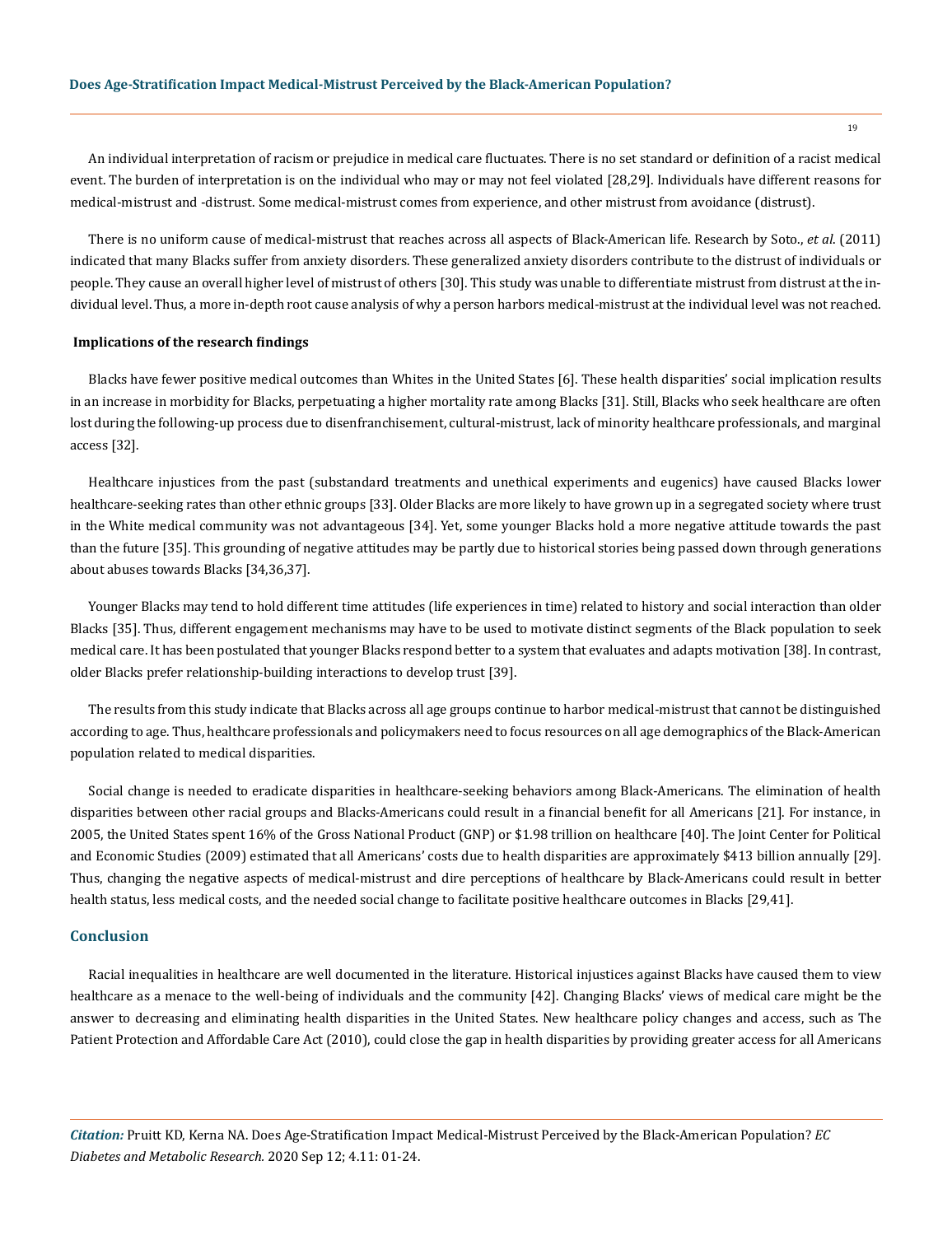[43].

However, prior research has indicated that Blacks need greater interventional motivation to utilize healthcare [44]. Thus, healthcare access is only one variable in the health disparity formula. Cultural- and medical-mistrust among Black-Americans are dynamic factors, causing underutilization of healthcare [45-47]. Policy changes and greater access might improve but not eliminate health disparities [40,48,49].

This study aimed to find an intrinsic cause for the underutilization of healthcare by Black-Americans (that did not focus on access, policy, income, gender, or education level). Thus, age-related views on healthcare were used to explore attitudes regarding healthcare utilization by the Black-American community. The results of this study indicate that Black-Americans might not need distinct levels of intervention according to age. Younger Blacks (18–40) were just as likely to harbor medical-mistrust as other age-segments of the Black-American population. Motivational mechanisms may be needed at all age levels within the Black-American community to increase healthcare utilization.

Decreasing healthcare disparities affecting the Black community should include and engage: health literacy (understanding one's health status), access to quality healthcare, cultural competency, social understanding (healthcare professionals understanding past medical injustices that cause medical-mistrust), removing physical barriers (income and difficulty in scheduling appointments), and empowering Blacks (as healthcare consumers vested in trust and autonomy within the medical community) [43].

Further studies on Black-Americans' level of medical-mistrust and healthcare utilization are warranted. This study's small sample did not reveal a difference in how age affects medical-mistrust and healthcare utilization in Black-Americans. A more extensive study sample needs to be gathered to capture a broader range of participants [50] and provide different results. Future research should also include a broader range of Black-Americans from various geographic areas.

How an individual interprets prejudice or racism can be subjective [29]. Thus, future, in-depth research exploring the perceptions of racism by Black-Americans might reveal new aspects of distrust and mistrust [39].

According to Marshall (2005), a disproportionate number of Black-American men and women are affected by obesity and diabetes [51]. Paradoxically, as reported by Meis (2006), despite having higher rates of obesity, type 2 diabetes, and hypertension, Blacks have lower rates of metabolic syndrome (MetS) when compared to Caucasians [52]. Nevertheless, Black-Americans have a high risk for type 2 diabetes and a high rate of diabetic complications due to poor glycemic control and racial disparities in the U.S. healthcare system [51].

Thus, in the prevention, management, and treatment of type 2 diabetes, physicians and healthcare providers should be cognizant of and sensitive to the long-standing and persistent medical-mistrust embedded in the Black-American population's psyche—and how it discourages positive healthcare-seeking behaviors, resulting in increased cost to society. All medical professionals across the healthcare spectrum should respond accordingly.

# **Conflict of Interest Statement**

The authors declare that this paper was written in the absence of any commercial or financial relationship that could be construed as a potential conflict of interest.

*Citation:* Pruitt KD, Kerna NA. Does Age-Stratification Impact Medical-Mistrust Perceived by the Black-American Population? *EC Diabetes and Metabolic Research.* 2020 Sep 12; 4.11: 01-24.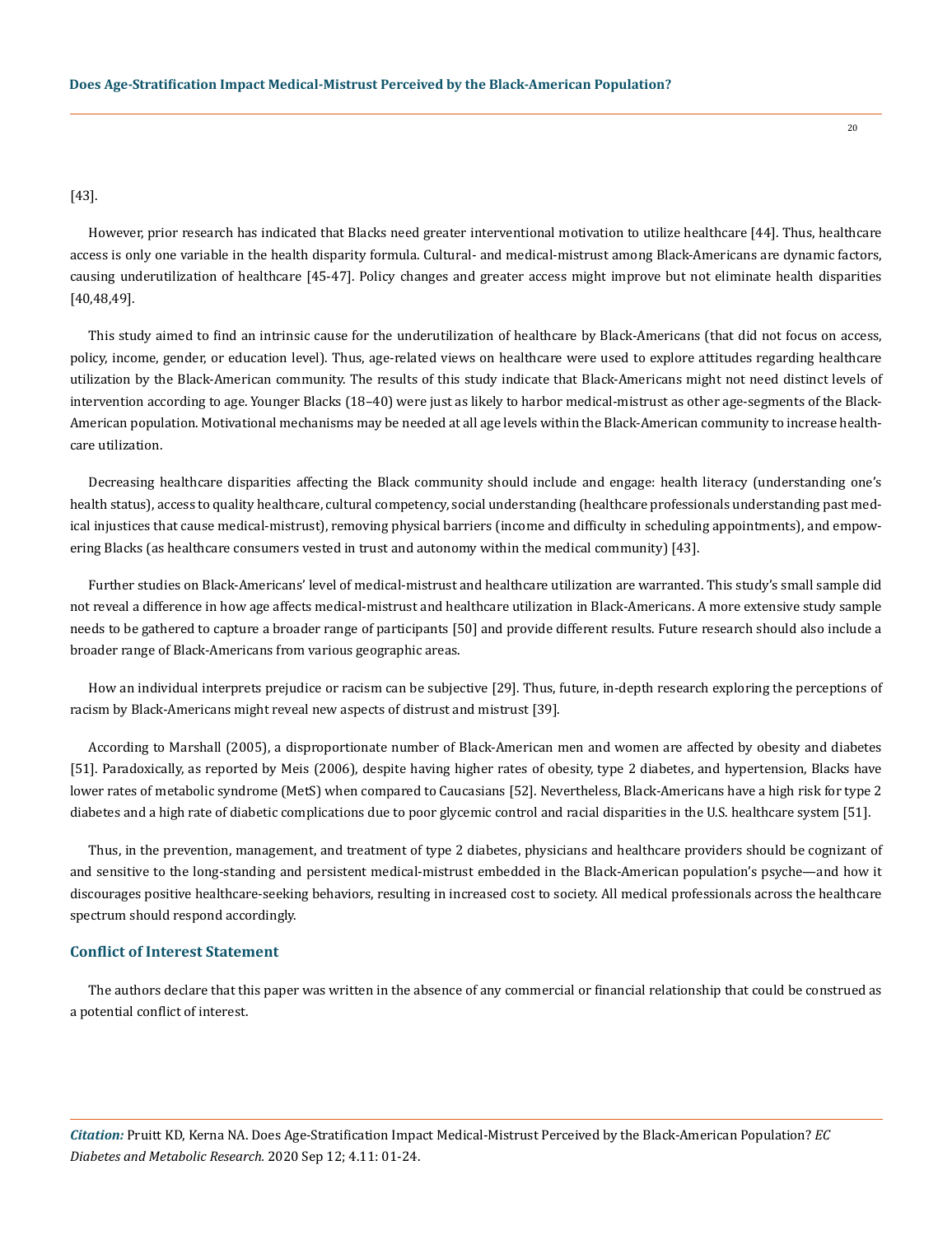# **Supplementary Information**

The authors intend to publish several interdependent papers on this topic—this being the third of three publications. These research papers will be made available through E-Cronicon of the United Kingdom by the researchers and authors. This paper is based on prior doctoral research: Pruitt K.D. (2013). "Medical Mistrust According to Age in the Black Population" (unpublished doctoral dissertation). Walden University. Minneapolis, Minnesota, USA.

# **References**

- 1. Pruitt KD and Kerna NA. "400 Years of Reasons: Medical-Mistrust in the Black-American Population (and Its Adverse Effects on Healthcare Outcomes and Increased Cost to Society)". *EC Emergency Medicine and Critical Care* 2020 Oct 15; 4.10.
- 2. Pruitt KD and Kerna NA. "Medical-Mistrust in the Black-American Population: Significance in Pediatrics and the Whole of Medicine". *EC Paediatrics* 2020 Oct 15; 9.10.
- 3. Thompson HS., *et al.* ["The group-based medical mistrust scale: Psychometric properties and association with breast cancer screen](https://pubmed.ncbi.nlm.nih.gov/14715214/)ing". *[Journal of Preventive Medicine](https://pubmed.ncbi.nlm.nih.gov/14715214/)* 38 (2004): 209-218. https://pubmed.ncbi.nlm.nih.gov/14715214/
- 4. Shelton RC., *et al.* ["Validation of the group-based medical mistrust scale among urban Black men".](https://www.ncbi.nlm.nih.gov/pmc/articles/PMC2869405/) *Journal of General Internal Medicine* [25.6 \(2010\): 549-555.](https://www.ncbi.nlm.nih.gov/pmc/articles/PMC2869405/) https://www.ncbi.nlm.nih.gov/pmc/articles/PMC2869405/
- 5. Hughes-Halbert C., *et al.* ["Racial differences in medical mistrust among men diagnosed with prostate cancer".](https://pubmed.ncbi.nlm.nih.gov/19296516/) *Cancer* 115 (2009): [2553-2561.](https://pubmed.ncbi.nlm.nih.gov/19296516/) https://pubmed.ncbi.nlm.nih.gov/19296516/
- 6. LaVeist TA., *et al.* ["Attitudes about racism, medical mistrust, and satisfaction with care among African American and white cardiac](https://pubmed.ncbi.nlm.nih.gov/11092161/) patients". *[Medical Care Research and Review](https://pubmed.ncbi.nlm.nih.gov/11092161/)* 57 (2000): 146-161. https://pubmed.ncbi.nlm.nih.gov/11092161/
- 7. [Egede LE and Michel Y. "Medical mistrust, diabetes self-management, glycemic control in an indigent population with type 2 diabe](https://pubmed.ncbi.nlm.nih.gov/16373908/)tes". *Diabetes Care* [29.1 \(2006\): 131-132.](https://pubmed.ncbi.nlm.nih.gov/16373908/) https://pubmed.ncbi.nlm.nih.gov/16373908/
- 8. Lillie-Blanton M., *et al.* ["Race, ethnicity, and the health care system: Public perceptions and experiences".](https://pubmed.ncbi.nlm.nih.gov/11092164/) *Medical Care Research and Review* [57 \(2000\): 218-235.](https://pubmed.ncbi.nlm.nih.gov/11092164/) https://pubmed.ncbi.nlm.nih.gov/11092164/
- 9. [Hammond WP. "Psychosocial correlates of medical mistrust among African American men".](https://www.ncbi.nlm.nih.gov/pmc/articles/PMC2910212/) *American Journal of Community Psychology* [45 \(2010\): 87-106.](https://www.ncbi.nlm.nih.gov/pmc/articles/PMC2910212/) https://www.ncbi.nlm.nih.gov/pmc/articles/PMC2910212/
- 10. [Frankfort-Nachmias C and Nachmias D. "Research methods in the social sciences \(7th edition.\). New York, NY: Worth \(2008\).](https://courses.lumenlearning.com/suny-hccc-research-methods/) https:// courses.lumenlearning.com/suny-hccc-research-methods/
- 11. [Creswell J. "Research design: Qualitative, quantitative, and mixed methods approaches. Thousands Oaks, CA: SAGE \(2009\).](https://us.sagepub.com/en-us/nam/research-design/book255675) https:// us.sagepub.com/en-us/nam/research-design/book255675
- 12. [Patton MQ. "Qualitative research and evaluation methods \(3 edition.\). Thousand Oaks, California: Sage Publications \(2002\).](https://us.sagepub.com/en-us/nam/qualitative-research-evaluation-methods/book232962) https:// us.sagepub.com/en-us/nam/qualitative-research-evaluation-methods/book232962
- 13. Field A. "Discovering statistics using SPSS (3rd Ed.). Thousand Oaks, CA: SAGE (2009).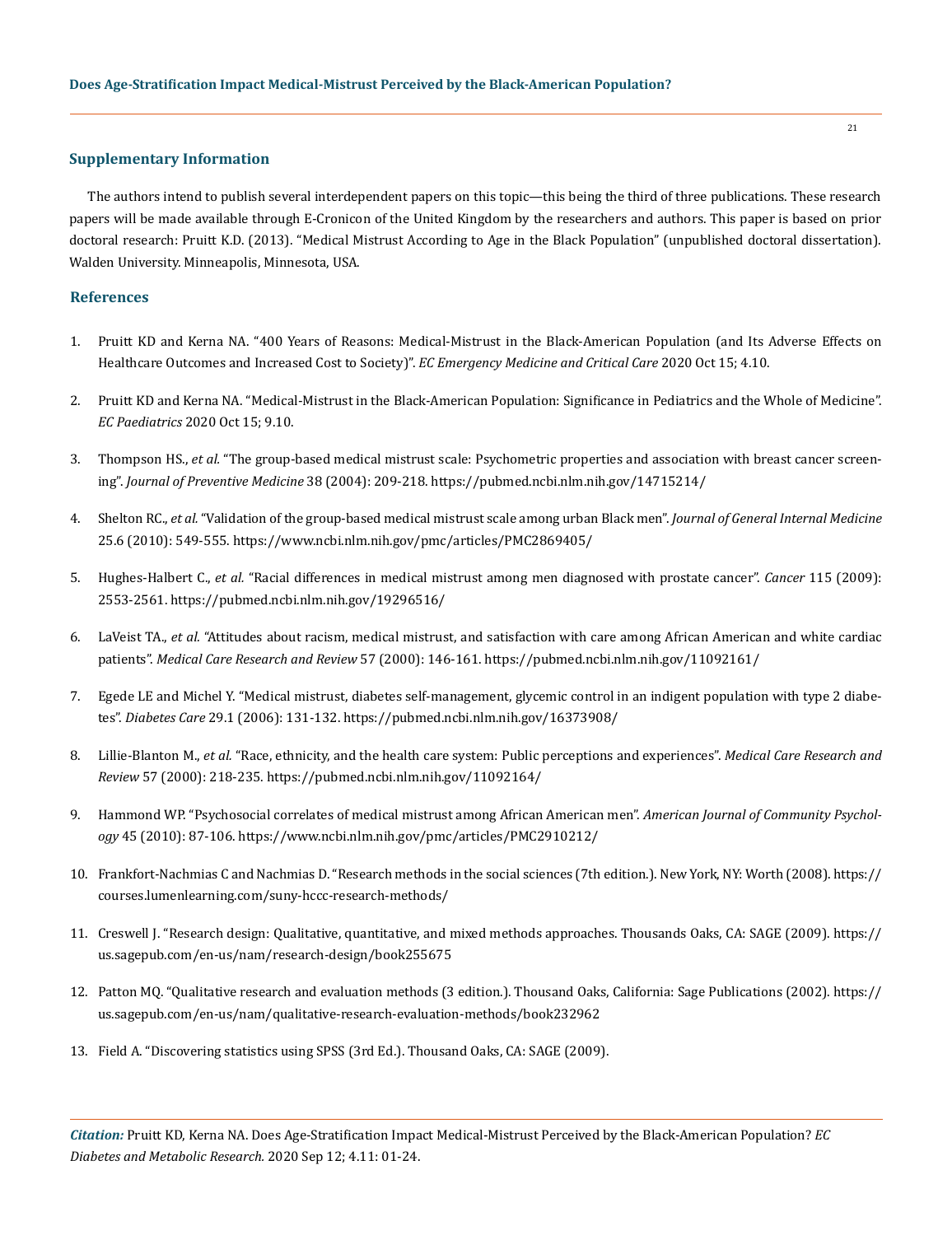- 14. Green S and Salkind N. "Using spss for windows and macintosh: Analyzing and understanding data (6 ed.). Upper Saddle River, NJ: Pearson (2011).
- 15. [Bell TJ and Tracey TG. "The relation of cultural mistrust and psychological health".](https://www.researchgate.net/publication/264471298_The_Relation_of_Cultural_Mistrust_and_Psychological_Health) *Journal of Multicultural Counseling and Develop-*ment [34 \(2006\): 2-14.](https://www.researchgate.net/publication/264471298_The_Relation_of_Cultural_Mistrust_and_Psychological_Health) https://www.researchgate.net/publication/264471298 The Relation of Cultural Mistrust and Psychological\_Health
- 16. Montgomery DC., *et al.* "Introduction to linear regression analysis (3rd edition)". New York, NY: Wiley and Sons (2001).
- 17. U.S. Census Bureau, Statistical Abstract of the United States (2011).
- 18. Faul F., *et al.* ["Statistical power analyses using G\\*Power 3.1: Tests for correlation and regression analyses".](https://link.springer.com/article/10.3758/BRM.41.4.1149) *Behavior Research Methods* [41.4 \(2009\): 1149-1160.](https://link.springer.com/article/10.3758/BRM.41.4.1149) https://link.springer.com/article/10.3758/BRM.41.4.1149
- 19. Urbaniak GC and Plous S. "Research Randomizer" (2011).
- 20. Brandon DT., *et al.* ["The Legacy of Tuskegee and trusts and medical care: Is Tuskegee responsible for race differences in mistrust of](https://pubmed.ncbi.nlm.nih.gov/16080664/)  medical care?" *[Journal of the National Medical Association](https://pubmed.ncbi.nlm.nih.gov/16080664/)* 97.7 (2005): 951-956. https://pubmed.ncbi.nlm.nih.gov/16080664/
- 21. LaVeist TA., *et al.* ["Mistrust of health care organizations is associated with underutilization of health services".](https://www.ncbi.nlm.nih.gov/pmc/articles/PMC2796316/) *Health Services Research* [44.6 \(2009\): 2093-2105.](https://www.ncbi.nlm.nih.gov/pmc/articles/PMC2796316/) https://www.ncbi.nlm.nih.gov/pmc/articles/PMC2796316/
- 22. [Rudestam KE and Newton RR. "Surviving your dissertation: A comprehensive guide to content and process \(3rd ed.\). Thousand Oaks,](https://us.sagepub.com/en-us/nam/surviving-your-dissertation/book239510)  [CA: Sage \(2007\).](https://us.sagepub.com/en-us/nam/surviving-your-dissertation/book239510) https://us.sagepub.com/en-us/nam/surviving-your-dissertation/book239510
- 23. Bynum SA., *et al.* ["Unwillingness to participate in colorectal cancer screening: Examining fears, attitudes, and medical mistrust in an](https://www.ncbi.nlm.nih.gov/pmc/articles/PMC3807238/)  [ethnically diverse sample of adults 50 years and older".](https://www.ncbi.nlm.nih.gov/pmc/articles/PMC3807238/) *American Journal of Health Promotion* 26.5 (2012): 295-300. https://www. ncbi.nlm.nih.gov/pmc/articles/PMC3807238/
- 24. Jupka KA., *et al.* ["African American adults' experiences with the health care system: In their own words".](https://digitalscholarship.unlv.edu/jhdrp/vol2/iss3/2/) *Journal of Health Disparities [Research and Practice](https://digitalscholarship.unlv.edu/jhdrp/vol2/iss3/2/)* 2.3 (2008): 17-32. https://digitalscholarship.unlv.edu/jhdrp/vol2/iss3/2/
- 25. Hewins-Maroney B., *et al.* ["Health seeking behaviors of African-Americans: Implementation for health administration".](https://pubmed.ncbi.nlm.nih.gov/16521616/) *Journal of [Health and Human Services Administration](https://pubmed.ncbi.nlm.nih.gov/16521616/)* (2005): 68-95. https://pubmed.ncbi.nlm.nih.gov/16521616/
- 26. Phelps RE., *et al.* ["Cultural mistrust, ethnic identity, racial identity, and self-esteem among ethnically diverse Black university student".](https://www.researchgate.net/publication/263454680_Cultural_Mistrust_Ethnic_Identity_Racial_Identity_and_Self-Esteem_Among_Ethnically_Diverse_Black_University_Students)  *[Journal of Counseling and Development](https://www.researchgate.net/publication/263454680_Cultural_Mistrust_Ethnic_Identity_Racial_Identity_and_Self-Esteem_Among_Ethnically_Diverse_Black_University_Students)* 79.2 (2001): 209-216. https://www.researchgate.net/publication/263454680\_Cultural\_Mistrust\_Ethnic\_Identity\_Racial\_Identity\_and\_Self-Esteem\_Among\_Ethnically\_Diverse\_Black\_University\_Students
- 27. Kawachi I., *et al.* ["Health disparities by race and class: Why both matter".](https://www.healthaffairs.org/doi/full/10.1377/hlthaff.24.2.343) *Health Affairs* 24.2 (2005): 343-352. https://www.healthaffairs.org/doi/full/10.1377/hlthaff.24.2.343
- 28. Collins TC., *et al.* ["Racial differences in how patients perceive physician communication regarding cardiac testing".](https://pubmed.ncbi.nlm.nih.gov/11789628/) *Medical Care* 40.1 [\(2002\): I-27-I-34.](https://pubmed.ncbi.nlm.nih.gov/11789628/) https://pubmed.ncbi.nlm.nih.gov/11789628/
- 29. Saha S., *et al.* ["Trust in physicians and racial disparities in HIV care".](https://www.ncbi.nlm.nih.gov/pmc/articles/PMC3472674/) *AIDS Patient Care and STD's* 24.7 (2010): 415-420. https://www. ncbi.nlm.nih.gov/pmc/articles/PMC3472674/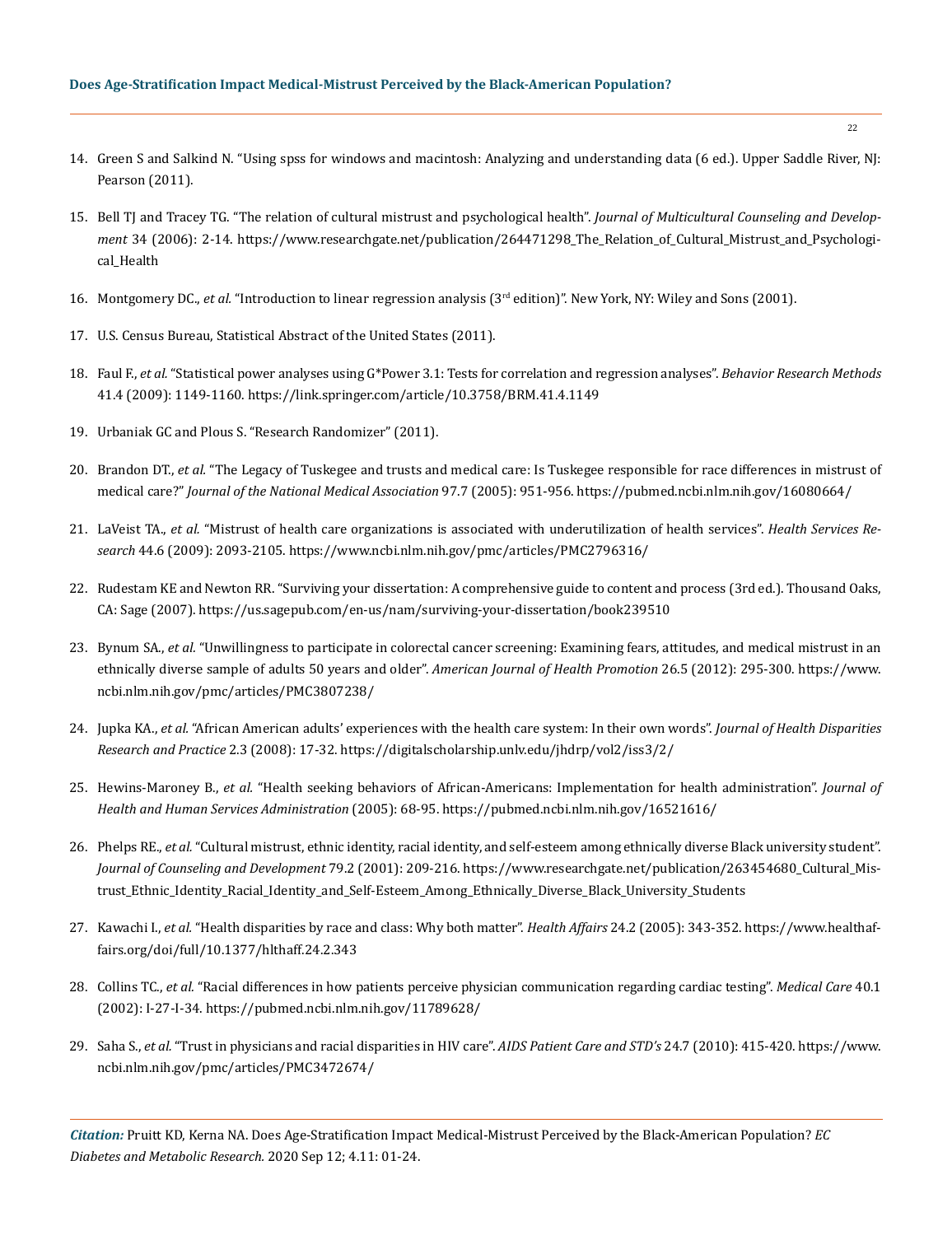- 30. Soto JA., *et al.* ["The relationship between perceived discrimination and generalized anxiety disorder among African-Americans,](https://www.ncbi.nlm.nih.gov/pmc/articles/PMC3053120/)  [Afro-Caribbeans, and non-Hispanic Whites".](https://www.ncbi.nlm.nih.gov/pmc/articles/PMC3053120/) *Journal of Anxiety Disorders* 25 (2011): 258-265. https://www.ncbi.nlm.nih.gov/pmc/ articles/PMC3053120/
- 31. Braveman PA., *et al.* ["Health disparities in health equity: The issue is justice".](https://pubmed.ncbi.nlm.nih.gov/21551385/) *American Journal of Public Health* 101.1 (2011): S149- [S155.](https://pubmed.ncbi.nlm.nih.gov/21551385/) https://pubmed.ncbi.nlm.nih.gov/21551385/
- 32. Langford AT., *et al.* ["Ethnic identity predicts loss-to-follow-up in a health promotion trial".](https://pubmed.ncbi.nlm.nih.gov/20601162/) *Contemporary Clinical Trials* 31 (2010): [414-418.](https://pubmed.ncbi.nlm.nih.gov/20601162/) https://pubmed.ncbi.nlm.nih.gov/20601162/
- 33. Braunstein JB., *et al.* ["Race, medical researcher distrust, perceived harm, and the willingness to participate in cardiovascular preven](https://pubmed.ncbi.nlm.nih.gov/18204365/)tion trials". *Medicine* [87.1 \(2008\): 1-9.](https://pubmed.ncbi.nlm.nih.gov/18204365/) https://pubmed.ncbi.nlm.nih.gov/18204365/
- 34. Byrd WM and Clayton LA. "An American health dilemma: Race, medicine, and health care in the United States 1900-2000". New York, NY: Routledge (2002).
- 35. Andretta JR., *et al.* ["Demographic group differences in adolescents' time attitudes".](https://www.sciencedirect.com/science/article/abs/pii/S0140197112001698) *Journal of Adolescence* 36 (2013): 289-301. https:// www.sciencedirect.com/science/article/abs/pii/S0140197112001698
- 36. Kunjufu J. "Countering the conspiracy to destroy Black boys". Chicago, IL: Afro-Am Publishing (1984).
- 37. Burrell T. "Brainwashed: Challenging the myth of Black inferiority". New York, NY: Smiley Books (2010).
- 38. Feldstein-Ewing SW., *et al.* ["Two approaches to tailoring treatment for cultural minority adolescents".](https://www.ncbi.nlm.nih.gov/pmc/articles/PMC3371296/) *Journal of Substance Abuse Treatment* [43 \(2012\): 190-203.](https://www.ncbi.nlm.nih.gov/pmc/articles/PMC3371296/) https://www.ncbi.nlm.nih.gov/pmc/articles/PMC3371296/
- 39. Sewell K., *et al.* ["Perceptions of and barriers to use of generic medications in a rural African American population, Alabama, 2011".](https://pubmed.ncbi.nlm.nih.gov/22935144/)  *[Preventing Chronic Disease](https://pubmed.ncbi.nlm.nih.gov/22935144/)* (2012): 9. https://pubmed.ncbi.nlm.nih.gov/22935144/
- 40. Feldstein PJ. "Health policy issues: An economic perspective (4th edition)". Chicago, IL: HAP (2007).
- 41. Gapenski LC. "Healthcare finance (4<sup>th</sup> edition)". Arlington, VA: AUPHA (2008).
- 42. Hausmann LR., *et al.* ["Racial disparities in the monitoring of patients on chronic opioid therapy".](https://pubmed.ncbi.nlm.nih.gov/23273103/) *Pain* 154.1 (2013): 46-52. https:// pubmed.ncbi.nlm.nih.gov/23273103/
- 43. [Devi S. "Getting to the root of America's racial health inequalities".](https://www.thelancet.com/journals/lancet/article/PIIS0140-6736(12)61584-0/fulltext) *The Lancet* 380 (2012): 1043-1044. https://www.thelancet.com/ journals/lancet/article/PIIS0140-6736(12)61584-0/fulltext
- 44. [Selden SC and Selden F. "Rethinking diversity in public organizations for the 21st century: Moving towards a multicultural model".](https://www.researchgate.net/publication/240689843_Rethinking_Diversity_in_Public_Organizations_for_the_21st_Century_Moving_Toward_a_Multicultural_Model)  *[Administration and Society](https://www.researchgate.net/publication/240689843_Rethinking_Diversity_in_Public_Organizations_for_the_21st_Century_Moving_Toward_a_Multicultural_Model)* 33.3 (2001): 303-329. https://www.researchgate.net/publication/240689843\_Rethinking\_Diversity\_in\_ Public\_Organizations\_for\_the\_21st\_Century\_Moving\_Toward\_a\_Multicultural\_Model
- 45. Hughes-Halbert C., *et al.* ["Differences in cultural beliefs and values among African-Americans and European-American man with](https://journals.sagepub.com/doi/10.1177/107327480701400311)  prostate cancer". *Cancer Control* [14.3 \(3\): 277-284.](https://journals.sagepub.com/doi/10.1177/107327480701400311) https://journals.sagepub.com/doi/10.1177/107327480701400311